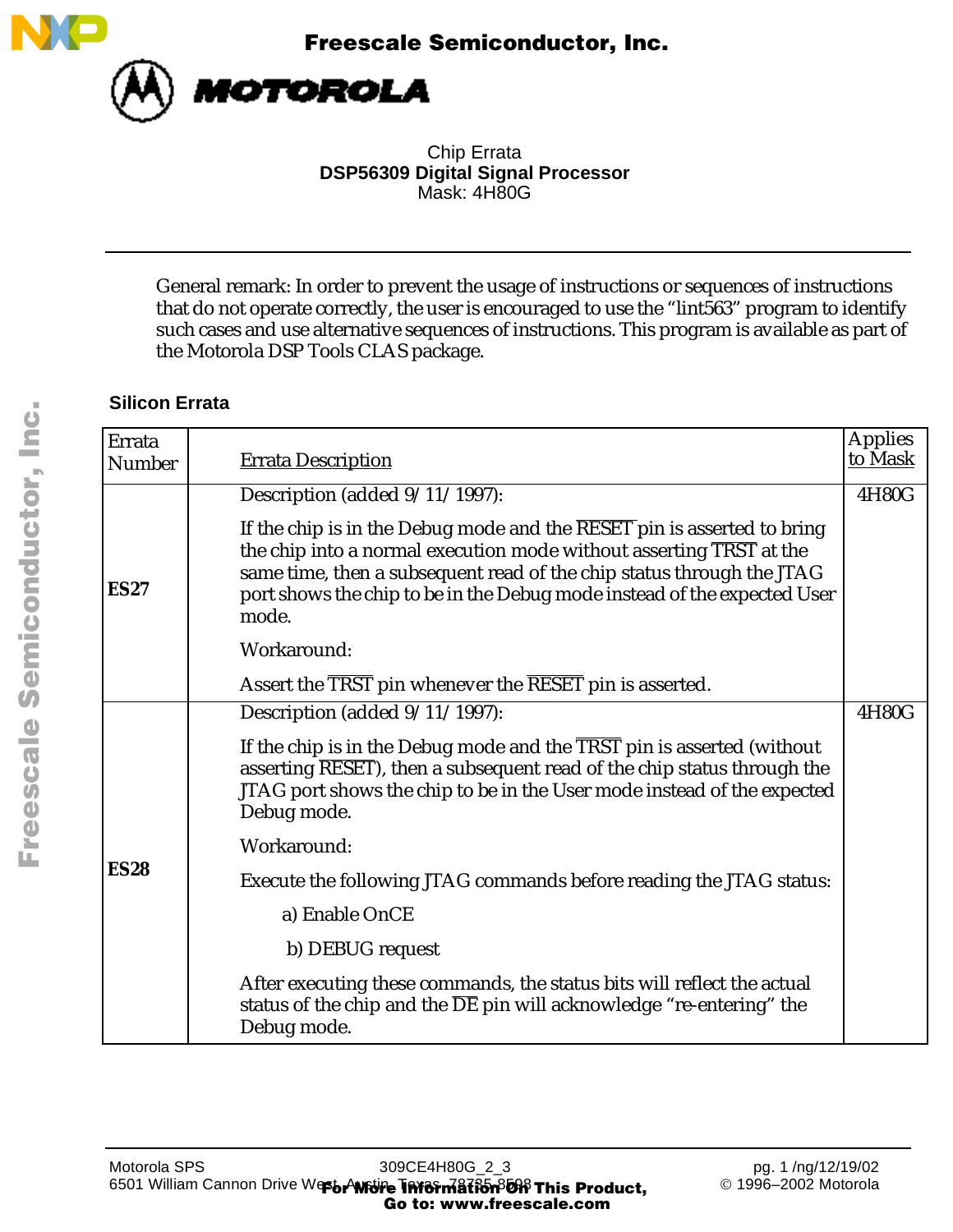

| Errata        |                                                                                                                                                                                                                                                                                                                                                                                                                     | <b>Applies</b> |
|---------------|---------------------------------------------------------------------------------------------------------------------------------------------------------------------------------------------------------------------------------------------------------------------------------------------------------------------------------------------------------------------------------------------------------------------|----------------|
| <b>Number</b> | <b>Errata Description</b>                                                                                                                                                                                                                                                                                                                                                                                           | to Mask        |
|               | Description (added $9/11/1997$ ):                                                                                                                                                                                                                                                                                                                                                                                   | 4H80G          |
|               | After the BB pin output is driven high and released, the pin output<br>voltage level may not reach $V_{CC}$ . The issue depends on the application<br>board layout and the parameters of the chip process.                                                                                                                                                                                                          |                |
|               | Workaround:                                                                                                                                                                                                                                                                                                                                                                                                         |                |
| <b>ES30</b>   | Use a restricted board layout that includes a 1 $k\Omega$ pull-up resistor<br>connected to the $\overline{BB}$ pin with a 100 $\Omega$ resistor connected in series with, and<br>as close as possible to, the pin. The board route from the $\overline{BB}$ pin to any<br>component should guarantee the following parameters:                                                                                      |                |
|               | a. Route inductance < 40 nH                                                                                                                                                                                                                                                                                                                                                                                         |                |
|               | b. Route capacitance $< 15$ pF                                                                                                                                                                                                                                                                                                                                                                                      |                |
|               | Input capacitance $< 8$ pF<br>C.                                                                                                                                                                                                                                                                                                                                                                                    |                |
|               | Such restrictions guarantee that when BB is driven high (deasserted), the<br>output voltage level will be above 2.25 V at $V_{CC}$ = 3.3 V.                                                                                                                                                                                                                                                                         |                |
|               | Description (added 9/11/1997):                                                                                                                                                                                                                                                                                                                                                                                      | 4H80G          |
| <b>ES33</b>   | When using the JTAG instructions SAMPLE/PRELOAD, EXTEST, and<br>CLAMP, erroneous data may be driven out on the parallel pins and TDO.<br>Data cannot be shifted through the Boundary Scan Register (BSR) using<br>the SAMPLE/PRELOAD instruction. Because the BSR must be preloaded<br>using the SAMPLE/PRELOAD instruction, the EXTEST and CLAMP<br>instructions cannot be used for testing the board connections. |                |
|               | Workaround:                                                                                                                                                                                                                                                                                                                                                                                                         |                |
|               | None available.                                                                                                                                                                                                                                                                                                                                                                                                     |                |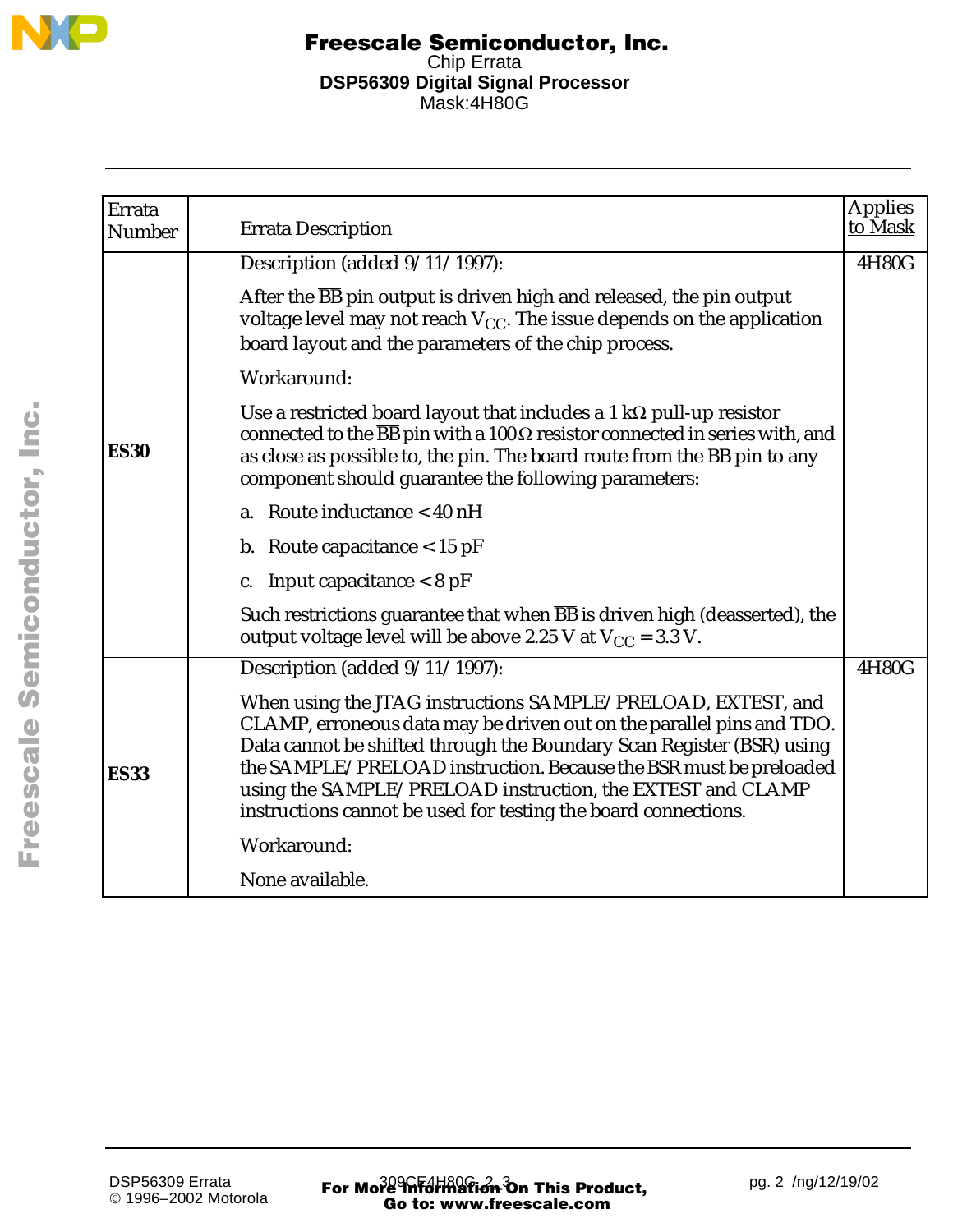

| Errata        |                                                                                                                                                                                                                                                                                                                                                                                                                               | <b>Applies</b> |
|---------------|-------------------------------------------------------------------------------------------------------------------------------------------------------------------------------------------------------------------------------------------------------------------------------------------------------------------------------------------------------------------------------------------------------------------------------|----------------|
| <b>Number</b> | <b>Errata Description</b>                                                                                                                                                                                                                                                                                                                                                                                                     | to Mask        |
|               | Description (added $9/11/1997$ ):                                                                                                                                                                                                                                                                                                                                                                                             | 4H80G          |
|               | If the stack extension is enabled, the instructions listed below should not<br>be placed as the next-to-last or as the last instruction of a DO loop (i.e.,<br>should not appear at<br>LA-1 or LA).                                                                                                                                                                                                                           |                |
|               | The instructions are:                                                                                                                                                                                                                                                                                                                                                                                                         |                |
| <b>ES36</b>   | XY Memory Data Move (A-6.76)<br>X Memory Move (A-6.71)<br>Y Memory Move (A-6.73)<br>Long Memory Data Move (A-6.75)<br>Immediate Short Data Move (A-6.68)<br>Register to Register Data Move (A-6.69)<br>Address Register Update (A-6.70)<br>X Memory and Register Data Move (A-6.72)<br>Y Memory and Register Data Move (A-6.74)<br>Arithmetic Instructions that allow Parallel Moves listed above<br>IFcc and IFcc.U (A-6.41) |                |
|               | Workaround:                                                                                                                                                                                                                                                                                                                                                                                                                   |                |
|               | Insert a NOP or other instruction not listed above as the next-to-last and<br>last instructions in the DO loop.                                                                                                                                                                                                                                                                                                               |                |

F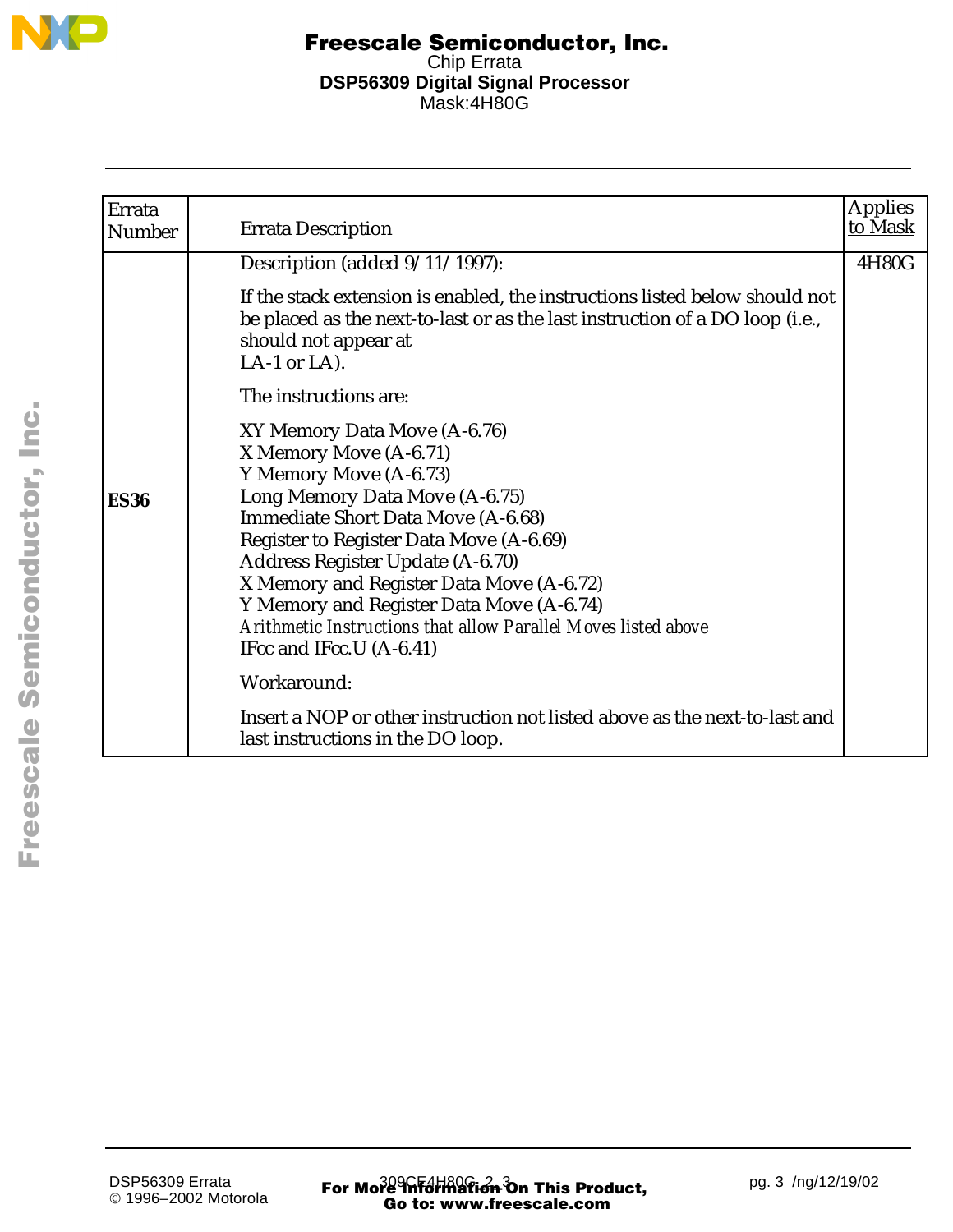

| Errata<br>Number | <b>Errata Description</b>                                                                                                                                                                                                                                                                                                                                                                                         | <b>Applies</b><br>to Mask |
|------------------|-------------------------------------------------------------------------------------------------------------------------------------------------------------------------------------------------------------------------------------------------------------------------------------------------------------------------------------------------------------------------------------------------------------------|---------------------------|
|                  | Description (added 9/11/1997):                                                                                                                                                                                                                                                                                                                                                                                    | 4H80G                     |
|                  | When a DMA controller is in a mode that clears $\overline{DE}$ (i.e., TM = 0xx), if the<br>core performs an external access with wait states or there is a transfer stall<br>(see Appendix B, Section B.3.4.2 in the DSP56300 Family Manual) or a<br>conditional transfer interlock (see Appendix B, Section B.3.5.1) during the<br>last DMA channel transfer, there will be one additional DMA word<br>transfer. |                           |
|                  | Workaround:                                                                                                                                                                                                                                                                                                                                                                                                       |                           |
|                  | There are three system-dependent workarounds for this problem. The<br>user should test the system using these workarounds to determine which<br>one to use in the particular system to overcome this problem. The<br>workarounds are:                                                                                                                                                                             |                           |
|                  | <b>Workaround 1:</b>                                                                                                                                                                                                                                                                                                                                                                                              |                           |
|                  | a. Prepare one additional memory word in the source and destinations<br>buffers. This data should be ignored.                                                                                                                                                                                                                                                                                                     |                           |
| <b>ES46</b>      | b. Activate a DMA Interrupt Service Routine (ISR) or poll the DTD bit to<br>ensure block transfer completeness. In the DMA ISR or the handler<br>routine after status polling, reload the values of the address registers.                                                                                                                                                                                        |                           |
|                  | <b>Workaround 2:</b>                                                                                                                                                                                                                                                                                                                                                                                              |                           |
|                  | a. Use a DMA mode that does not clear DE (i.e., $TM = 1xx$ ) and activate<br>the DMA interrupt.                                                                                                                                                                                                                                                                                                                   |                           |
|                  | b. In the ISR, execute the following operations in the order listed: clear<br>DE, update the address registers, and set DE.                                                                                                                                                                                                                                                                                       |                           |
|                  | Workaround3:                                                                                                                                                                                                                                                                                                                                                                                                      |                           |
|                  | Use a DMA mode that does not clear DE (i.e., $TM = 1xx$ ).<br>a.                                                                                                                                                                                                                                                                                                                                                  |                           |
|                  | b. Change the address mode from linear addressing to 2D or from 2D to<br>3D and use an offset register to update the address automatically at<br>the end of the block.                                                                                                                                                                                                                                            |                           |
|                  | Note: If the user can not use one of these workarounds, there may be oth-<br>er possible system-dependent workarounds.                                                                                                                                                                                                                                                                                            |                           |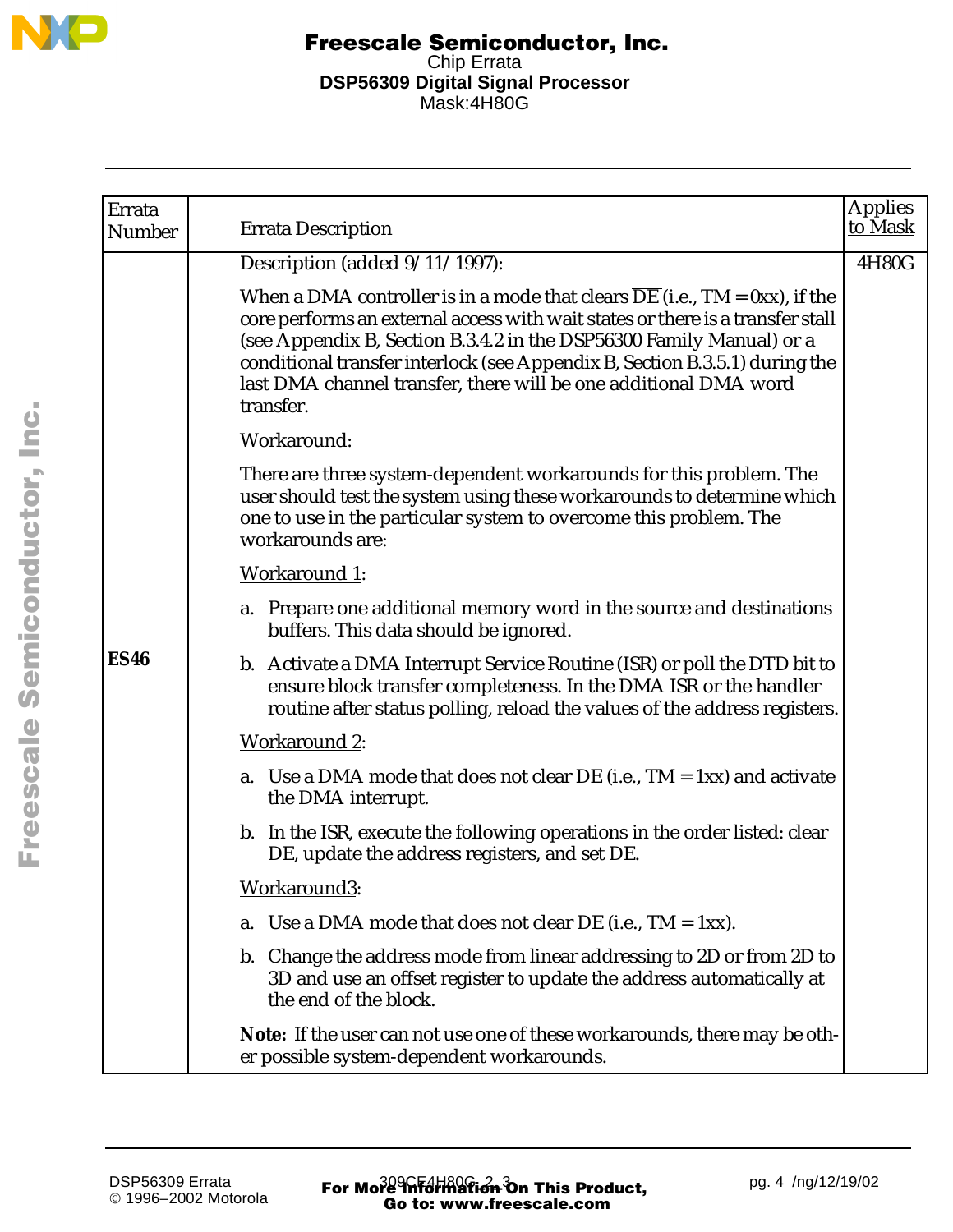

| Errata<br><b>Number</b> | <b>Errata Description</b>                                                                                                                                                                                    | <b>Applies</b><br>to Mask |
|-------------------------|--------------------------------------------------------------------------------------------------------------------------------------------------------------------------------------------------------------|---------------------------|
|                         | Description (added $9/11/1997$ ):                                                                                                                                                                            | 4H80G                     |
|                         | If the DMA channel and the core access the same $1/4$ K internal X data, Y<br>data, or program memory page, and the DMA interrupt is enabled, a false<br>interrupt may occur in addition to the correct one. |                           |
|                         | Workaround:                                                                                                                                                                                                  |                           |
| <b>ES47</b>             | Ensure that the channel's DTD status bit in the DSTR is set before jumping<br>to the Interrupt Service Routine (i.e., the interrupt is correct only when<br>DTD is set).                                     |                           |
|                         | Example:                                                                                                                                                                                                     |                           |
|                         | ORG P: I DMA0<br>JSSET #M DTD0, X: M DSTR, ISR ; ISR is the Interrupt<br>Service                                                                                                                             |                           |
|                         | Routine label for DMA<br>channel 0                                                                                                                                                                           |                           |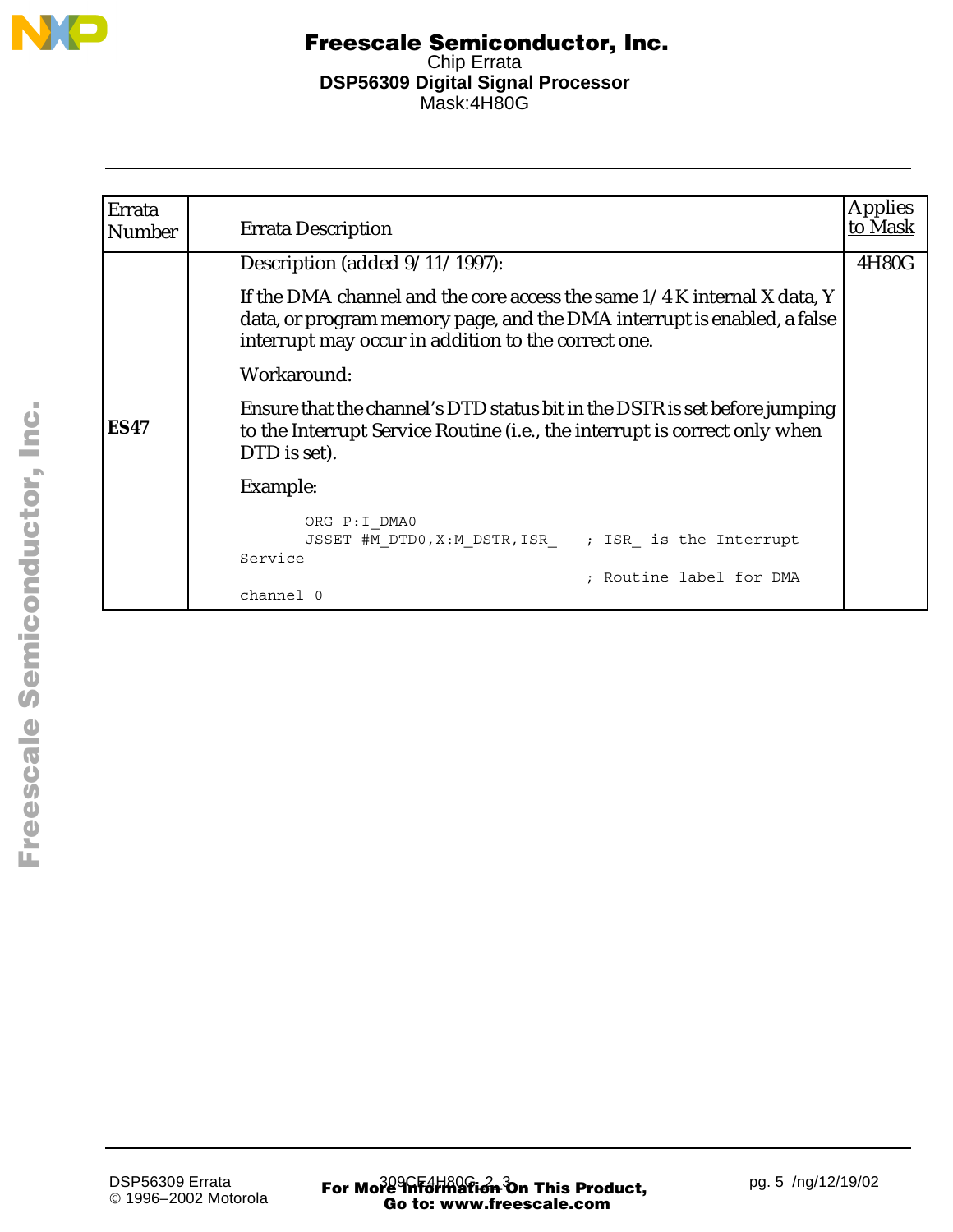

| Errata        |                                                                                                                                                                                                                                                                                                                                                                                                                                                                                                                                                                                                                                                                                                                                        | <b>Applies</b> |
|---------------|----------------------------------------------------------------------------------------------------------------------------------------------------------------------------------------------------------------------------------------------------------------------------------------------------------------------------------------------------------------------------------------------------------------------------------------------------------------------------------------------------------------------------------------------------------------------------------------------------------------------------------------------------------------------------------------------------------------------------------------|----------------|
| <b>Number</b> | <b>Errata Description</b>                                                                                                                                                                                                                                                                                                                                                                                                                                                                                                                                                                                                                                                                                                              | to Mask        |
|               | Description (added 9/11/1997):                                                                                                                                                                                                                                                                                                                                                                                                                                                                                                                                                                                                                                                                                                         | 4H80G          |
|               | This is a subset of Errata $# 8$ (i.e., in every case that errata $# 11$ occurs,<br>errata #8 occurs, but not vice versa).                                                                                                                                                                                                                                                                                                                                                                                                                                                                                                                                                                                                             |                |
|               | When a DMA controller is in a mode that clears $\overline{DE}$ (i.e., TM = 0xx), and<br>it transfers data to an external memory with two or more wait states, and<br>the DSP core performs an external access with wait states or there is a<br>transfer stall (see Appendix B, Section B.3.4.2 in the DSP56300 Family<br>Manual) or a conditional transfer interlock (see Appendix B, Section<br>B.3.5.1) during the last DMA channel transfer, the destination pointer for<br>a subsequent DMA transfer may not be reprogrammed correctly. There<br>are two defined workarounds to prevent the occurrence of this condition<br>and one recovery code that should be used if the workarounds can not be<br>used in a specific system: |                |
|               | <b>Workaround 1:</b>                                                                                                                                                                                                                                                                                                                                                                                                                                                                                                                                                                                                                                                                                                                   |                |
|               | a. Use a DMA mode that does not clear DE (i.e., $TM = 1xx$ ) and activate<br>the DMA interrupt.                                                                                                                                                                                                                                                                                                                                                                                                                                                                                                                                                                                                                                        |                |
|               | b. In the DMA ISR, clear DE, update the address registers, and set DE.                                                                                                                                                                                                                                                                                                                                                                                                                                                                                                                                                                                                                                                                 |                |
|               | <b>Workaround 2:</b>                                                                                                                                                                                                                                                                                                                                                                                                                                                                                                                                                                                                                                                                                                                   |                |
|               | a. Use a DMA mode that does not clear DE (i.e., $TM = 1xx$ ).                                                                                                                                                                                                                                                                                                                                                                                                                                                                                                                                                                                                                                                                          |                |
| <b>ES48</b>   | b. Change the address mode from linear addressing to 2D or 2D to 3D<br>and use an offset register to update the address automatically at the<br>end of the block.                                                                                                                                                                                                                                                                                                                                                                                                                                                                                                                                                                      |                |
|               | Recovery (to recover if the condition occurs):                                                                                                                                                                                                                                                                                                                                                                                                                                                                                                                                                                                                                                                                                         |                |
|               | a. Enable the DMA interrupt.                                                                                                                                                                                                                                                                                                                                                                                                                                                                                                                                                                                                                                                                                                           |                |
|               | b. Use the following code in the DMA ISR:                                                                                                                                                                                                                                                                                                                                                                                                                                                                                                                                                                                                                                                                                              |                |
|               | #dummy source, x:M DSRi<br>movep<br>#dummy dest, x:M DDRi<br>movep<br>#0, x:M DEOi<br>movep                                                                                                                                                                                                                                                                                                                                                                                                                                                                                                                                                                                                                                            |                |
|               | #9E0240, x:M DCRi<br>; initiate one dummy<br>movep<br>transfer                                                                                                                                                                                                                                                                                                                                                                                                                                                                                                                                                                                                                                                                         |                |
|               | ; if the bug occurred,                                                                                                                                                                                                                                                                                                                                                                                                                                                                                                                                                                                                                                                                                                                 |                |
|               | the<br>; transfer will be to                                                                                                                                                                                                                                                                                                                                                                                                                                                                                                                                                                                                                                                                                                           |                |
|               | the<br>; old block last dest                                                                                                                                                                                                                                                                                                                                                                                                                                                                                                                                                                                                                                                                                                           |                |
|               | $+1$<br>; and not to the                                                                                                                                                                                                                                                                                                                                                                                                                                                                                                                                                                                                                                                                                                               |                |
|               | $\texttt{dummy\_des}$ for More Information On This Product,<br>nop<br>Go to: www.freescale.com                                                                                                                                                                                                                                                                                                                                                                                                                                                                                                                                                                                                                                         |                |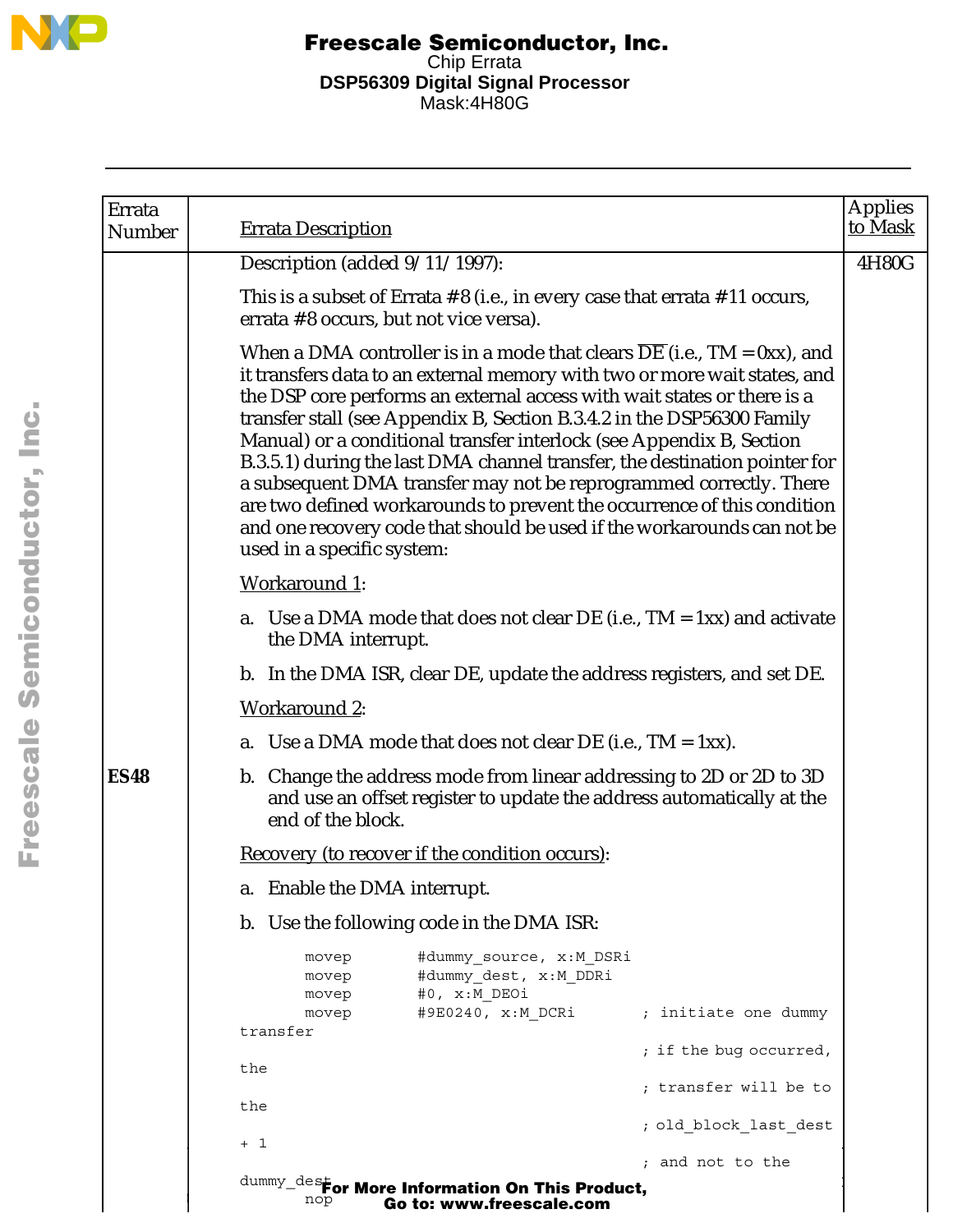

| Errata        | <b>Errata Description</b>                                                                                                                                                                                                                                                                                                                                                                                                                                                                                                                             | <b>Applies</b><br>to Mask |
|---------------|-------------------------------------------------------------------------------------------------------------------------------------------------------------------------------------------------------------------------------------------------------------------------------------------------------------------------------------------------------------------------------------------------------------------------------------------------------------------------------------------------------------------------------------------------------|---------------------------|
| <b>Number</b> |                                                                                                                                                                                                                                                                                                                                                                                                                                                                                                                                                       |                           |
|               | Description (added $9/25/1997$ ):                                                                                                                                                                                                                                                                                                                                                                                                                                                                                                                     | 4H80G                     |
|               | Using the JTAG instruction code 1111 (SF) or 1101 (SD) for the BYPASS<br>instruction may cause the chip to enter Debug mode (which then correctly<br>sets the Status bits (OS[1:0]) in the OnCE Status and Control Register<br>(OSCR[7:6]) and asserts the $\overline{DE}$ output to acknowledge the Debug mode<br>status).                                                                                                                                                                                                                           |                           |
|               | Workaround:                                                                                                                                                                                                                                                                                                                                                                                                                                                                                                                                           |                           |
|               | Use one of the following alternatives:                                                                                                                                                                                                                                                                                                                                                                                                                                                                                                                |                           |
| <b>ES53</b>   | a. If possible, do not use instruction code 1111 (SF) or 1101 (SD) for the<br>BYPASS instruction. Use one of the other defined BYPASS instruction<br>codes (i.e., any code from 1000–1100 (\$8–\$C) or 1110 (\$E)).                                                                                                                                                                                                                                                                                                                                   |                           |
|               | b. If you must use instruction code 1111 (SF) or 1101 (SD), use the<br>following procedure:                                                                                                                                                                                                                                                                                                                                                                                                                                                           |                           |
|               | — While the SF or SD instruction code is in the Instruction Register,<br>ensure that the JTAG Test Access Port (TAP) state machine does not<br>pass through the JTAG Test-Logic-Reset state while accessing any<br>JTAG registers (i.e., Instruction Register, Boundary Scan Register, or<br>ID Register).<br>- Before using any other JTAG instruction, load one of the other<br>BYPASS instruction codes (i.e., any code from 1000-1100 (\$8-\$C) or<br>1110 (\$E)) into the instruction register. Then, any other JTAG<br>instruction may be used. |                           |

F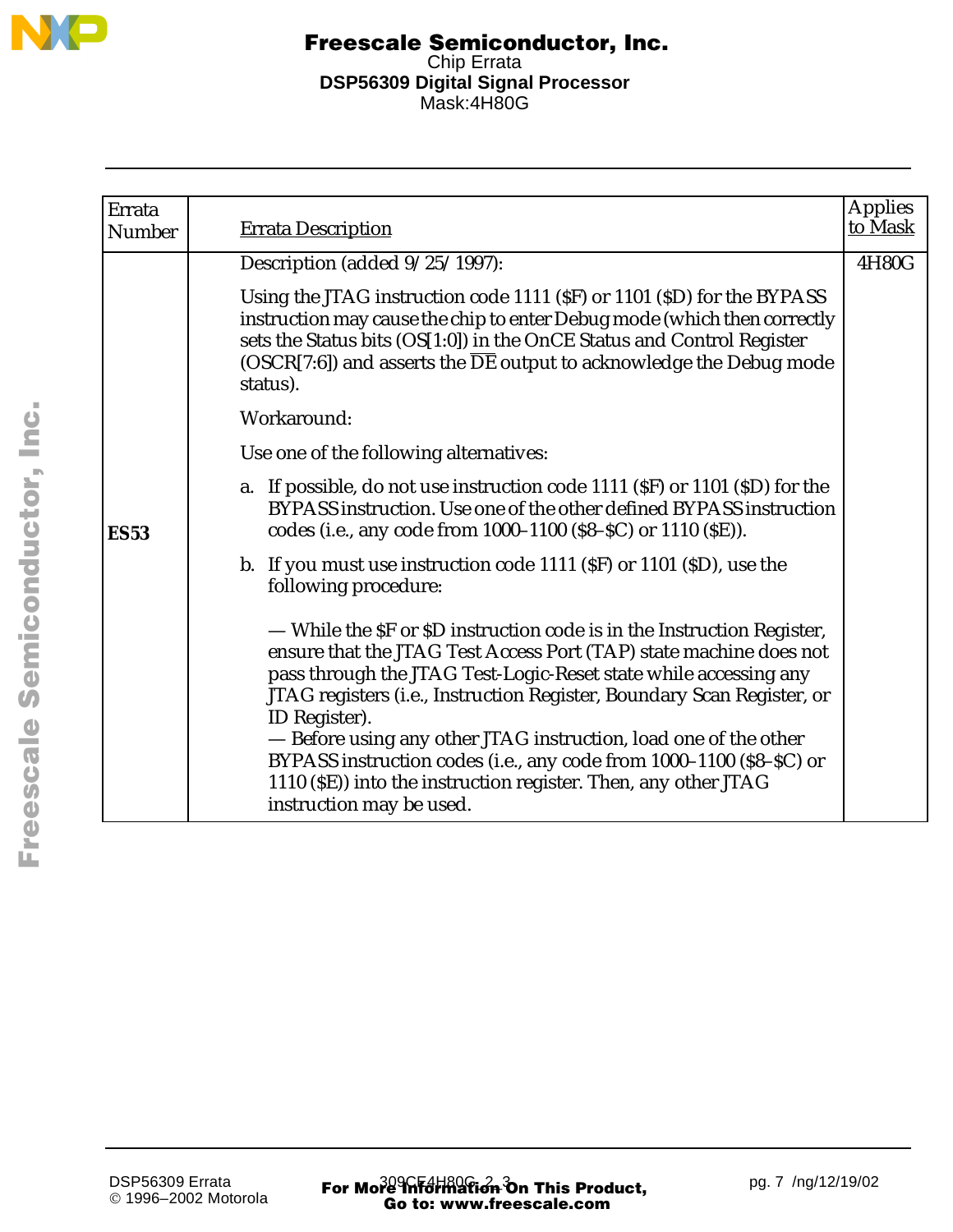

| Errata<br>Number | <b>Errata Description</b>                                                                                                                                                                                                                                                                         | <b>Applies</b><br>to Mask |
|------------------|---------------------------------------------------------------------------------------------------------------------------------------------------------------------------------------------------------------------------------------------------------------------------------------------------|---------------------------|
|                  | Description (added 1/27/98):                                                                                                                                                                                                                                                                      | 4H80G                     |
|                  | When a DMA channel is configured using its DMA Control Register<br>(DCR) in the following manner:                                                                                                                                                                                                 |                           |
| <b>ES54</b>      | • Line Transfer mode is selected $(DTM[2:0] = 010)$<br>• Non-Three-Dimensional Address mode is selected $(D3D = 0)$<br>Destination Address Offset Register DOR1 or DOR3 is selected<br>$\bullet$<br>$(DAM[5:3] = 001$ or 011)<br>• No Source Address Offset is selected $(DAM[2:0] = 100$ or 101) |                           |
|                  | The DMA transfer does not function as intended.                                                                                                                                                                                                                                                   |                           |
|                  | Workaround:                                                                                                                                                                                                                                                                                       |                           |
|                  | Select Destination Address Offset Register DOR0 or DOR2 by setting<br>$DAM[5:3] = 000$ or 010.                                                                                                                                                                                                    |                           |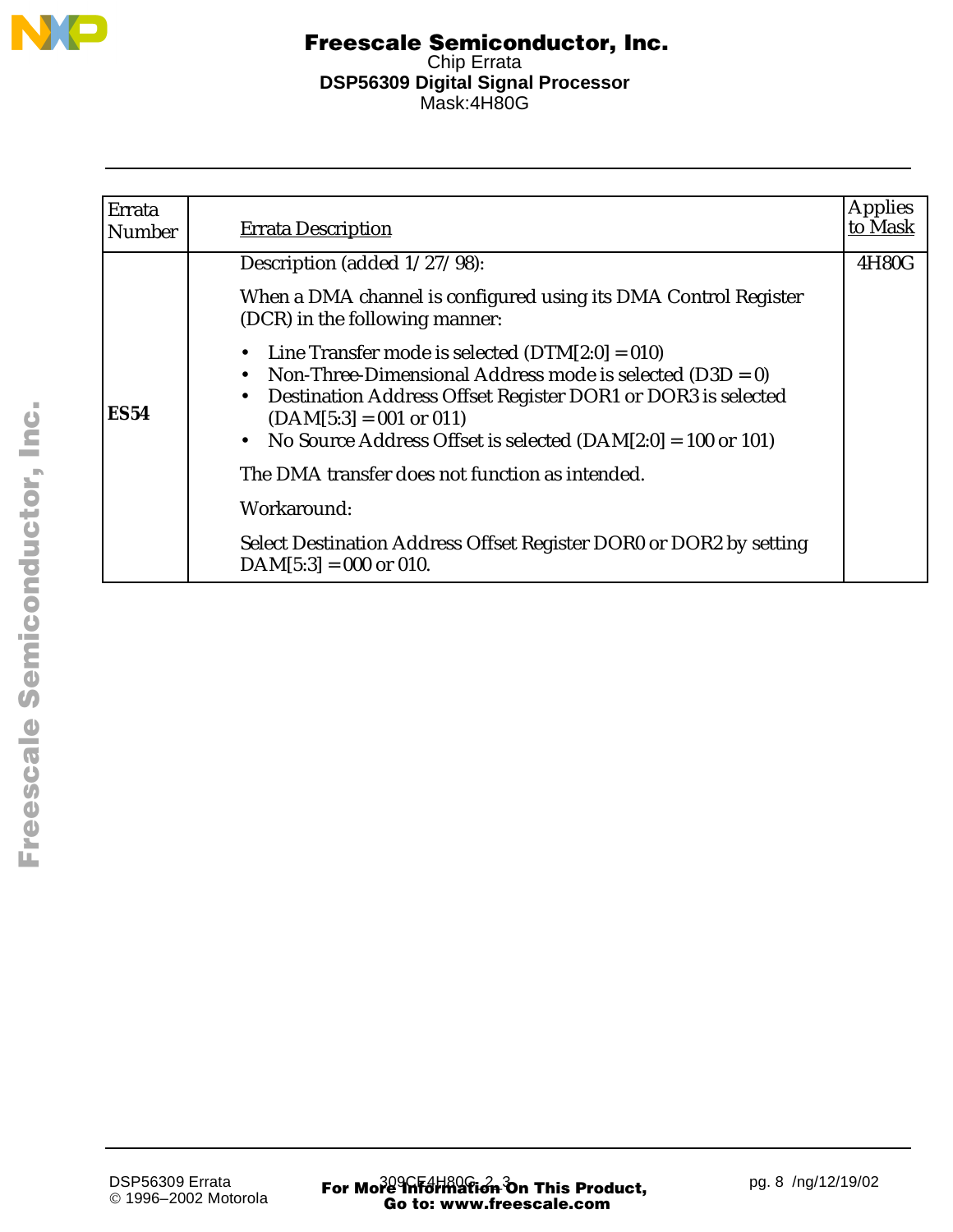

| Errata<br>Number | <b>Errata Description</b>                                                                                                                                                                                                                                                                 | <b>Applies</b><br>to Mask |
|------------------|-------------------------------------------------------------------------------------------------------------------------------------------------------------------------------------------------------------------------------------------------------------------------------------------|---------------------------|
|                  | Description (added 5/13/98):                                                                                                                                                                                                                                                              | 4H80G                     |
|                  | When software disables a DMA channel (by clearing the DE bit of the<br>DCR), the DTD status bit of the channel may not be set if any of the<br>following events occur:                                                                                                                    |                           |
|                  | a. Software disables the DMA channel just before a conditional transfer<br>stall (Described by App B-3.5.1, UM).                                                                                                                                                                          |                           |
|                  | b. Software disables the DMA channel at the end of the block transfer<br>(that is after the counter is loaded with its initial value and transfer of<br>the last word of the block is completed).                                                                                         |                           |
|                  | As a result, the Transfer Done interrupt might not be generated.                                                                                                                                                                                                                          |                           |
|                  | Workaround:<br>Avoid using the instruction sequence causing the conditional transfer<br>stall (See DSP56300 UM, App B-3.5.1 for description) in fast interrupt<br>service routines. Every time the DMA channel needs to be disabled by<br>software, the following sequence must be used : |                           |
| <b>ES84</b>      | #DIE, x: M DCR<br>; not needed if DIE is cleared<br>bclr<br>#DE, x:M DCR<br>bclr<br>; instead of two instructions above, one 'movep' instruction ; may<br>be used<br>; to clear DIE and DE bits<br>#DCR_Dummy_Value,x:M_DCR<br>movep<br>#DE, x: M DCR<br>bclr<br>nop<br>nop               |                           |
|                  | Here, the DCR_Dummy_value is any value of the DCR register that complies<br>with the following requirements:                                                                                                                                                                              |                           |
|                  | DE is set;<br>DIE is set if Transfer Done interrupt request should be generated<br>and cleared otherwise;<br>DRS[4:0] bits must encode a reserved DMA request source (see<br>the following list of reserved DRS values);                                                                  |                           |
|                  | List of reserved DRS[4:0] values (per device):                                                                                                                                                                                                                                            |                           |
|                  | DSP56302, DSP56309, DSP56303, DSP56306, DSP56362 -<br>10101-11111<br>$DSP56305 - 11011$<br>$DSP56301 - 10011 - 11011$<br>$DSP56307 - 10111 - 11111$                                                                                                                                       |                           |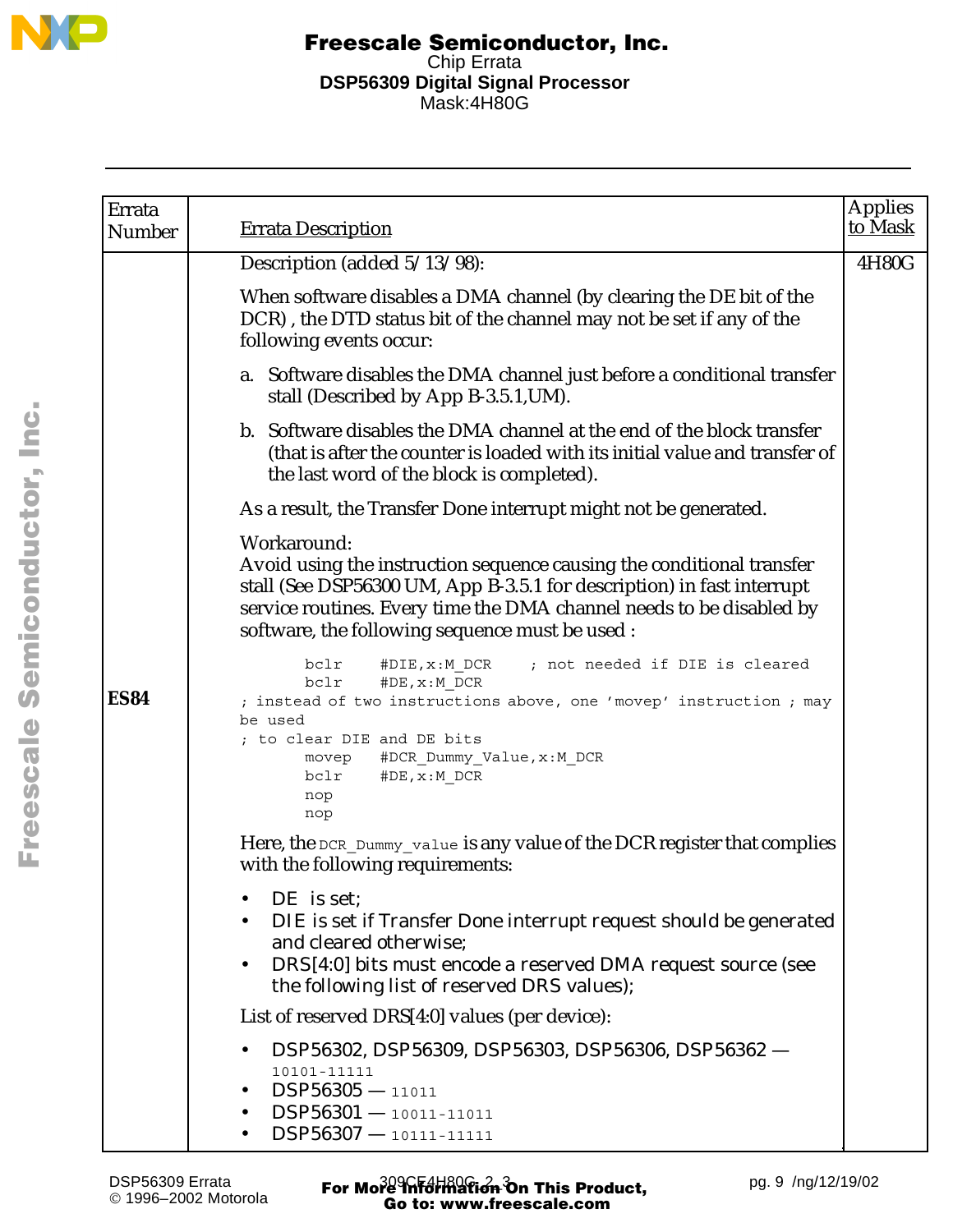

|                         |                                                                                                                                                                                                                                                                                                                                                                                                                                                                         | <b>Applies</b> |
|-------------------------|-------------------------------------------------------------------------------------------------------------------------------------------------------------------------------------------------------------------------------------------------------------------------------------------------------------------------------------------------------------------------------------------------------------------------------------------------------------------------|----------------|
| Errata<br><b>Number</b> | <b>Errata Description</b>                                                                                                                                                                                                                                                                                                                                                                                                                                               | to Mask        |
|                         | Description (added 5/13/98):                                                                                                                                                                                                                                                                                                                                                                                                                                            | 4H80G          |
| <b>ES85</b>             | If both the DMA channel and the core simultaneously access the same<br>1/4K page of internal memory (X, Y or program), improper DMA<br>channel operation may occur.                                                                                                                                                                                                                                                                                                     |                |
|                         | Workaround:                                                                                                                                                                                                                                                                                                                                                                                                                                                             |                |
|                         | Avoid simultaneous DMA and core accesses to the same 1/4 K page of<br>internal memory.                                                                                                                                                                                                                                                                                                                                                                                  |                |
|                         | Description (added 6/25/98):                                                                                                                                                                                                                                                                                                                                                                                                                                            | 4H80G          |
|                         | If the SCI Receiver is programmed to work with a different serial clock<br>than the SCI Transmitter so that either the Receiver or Transmitter is<br>using the external serial clock and the other is using the internally-<br>generated serial clock-RCM and TCM in the SCCR are programmed<br>differently)—then the internal serial clock generator will not operate and<br>the SCI portion (Receiver or Transmitter) clocked by the internal clock<br>will be stuck. |                |
| <b>ES89</b>             | Workaround:                                                                                                                                                                                                                                                                                                                                                                                                                                                             |                |
|                         | Do not use SCI with the two SCI portions (Receiver and Transmitter)<br>clocked by different serial clocks; use either both externally or both<br>internally clocked.                                                                                                                                                                                                                                                                                                    |                |
|                         | Or:                                                                                                                                                                                                                                                                                                                                                                                                                                                                     |                |
|                         | When using both portions of the SCI (Receiver & Transmitter), do not<br>program different values on RCM and TCM in the SCCR.                                                                                                                                                                                                                                                                                                                                            |                |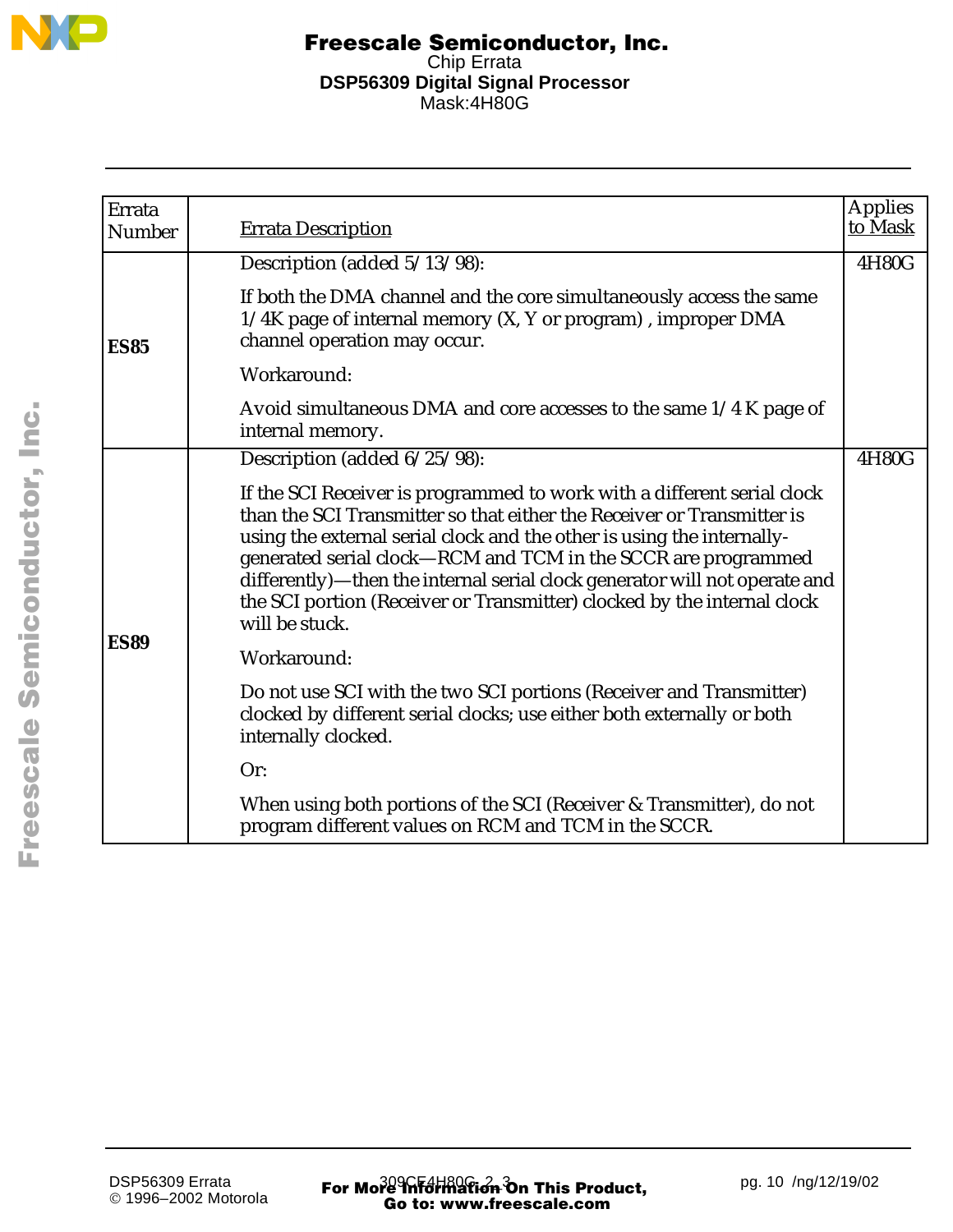

| Errata<br>Number | <b>Errata Description</b>                                                                                                                                                                                                                                 | <b>Applies</b><br>to Mask |
|------------------|-----------------------------------------------------------------------------------------------------------------------------------------------------------------------------------------------------------------------------------------------------------|---------------------------|
|                  | Description (added 6/25/98)/Modified 4/19/99:                                                                                                                                                                                                             | 4H80G                     |
|                  | A deadlock occurs during DMA transfers if all the following conditions<br>exist:                                                                                                                                                                          |                           |
|                  | 1. DMA transfers data between internal memory and external memory<br>through port A.                                                                                                                                                                      |                           |
|                  | 2. DMA and the core access the same internal 0.25K memory module.                                                                                                                                                                                         |                           |
|                  | 3. One of the following occurs:                                                                                                                                                                                                                           |                           |
|                  | The bus arbitration system is active, i.e., $\overline{BG}$ is changing, not tied to<br>a.<br>ground.                                                                                                                                                     |                           |
| <b>ES90</b>      | b. Packing mode (bit $7$ in the $AAR[3 - 0]$ registers) is active for DMA<br>transfers on Port A.                                                                                                                                                         |                           |
|                  | Workaround:                                                                                                                                                                                                                                               |                           |
|                  | One of the following, but workarounds 2, and 3 are valid ONLY to section<br>3 a of the errata - i.e. not valid if packing mode is used, and workaround<br>4 is valid only to section 3 b of the errata - i.e., not valid if bus arbitration<br>is active. |                           |
|                  | 1. Use intermediate internal memory on which there is no contention with<br>the core.                                                                                                                                                                     |                           |
|                  | 2. Tie $\overline{BG}$ to ground, or have an external arbiter that asserts $\overline{BG}$ even if BR<br>is not asserted.                                                                                                                                 |                           |
|                  | 3. Set the BCR[BRH] bit, whenever BR must be active.                                                                                                                                                                                                      |                           |
|                  | 4. Avoid using packing mode.                                                                                                                                                                                                                              |                           |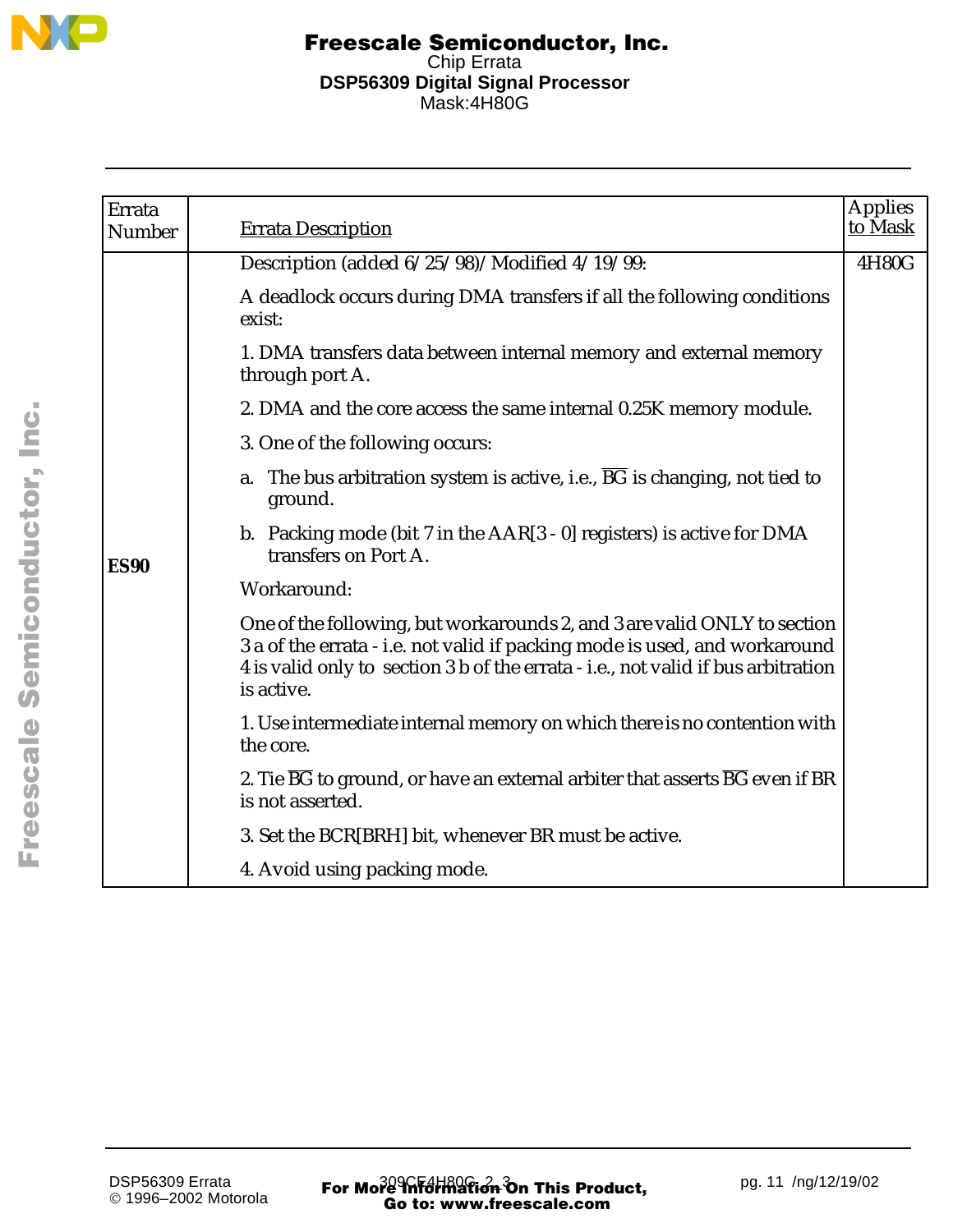

| Errata<br><b>Number</b> | <b>Errata Description</b>                                                                                                                                                                                                                                                                                        | <b>Applies</b><br>to Mask |
|-------------------------|------------------------------------------------------------------------------------------------------------------------------------------------------------------------------------------------------------------------------------------------------------------------------------------------------------------|---------------------------|
|                         | Description (added $7/22/98$ ):                                                                                                                                                                                                                                                                                  | 4H80G                     |
|                         | If the Core reads data from the HRX while instructions are fetched from<br>the memory Expansion Port (Port A) using 2 or more wait states, data<br>may be lost.                                                                                                                                                  |                           |
|                         | Workaround:                                                                                                                                                                                                                                                                                                      |                           |
|                         | There are three possible workarounds:                                                                                                                                                                                                                                                                            |                           |
|                         | 1) The host should guarantee that there is no more than one word in the<br>TXH:TXM:TXL-HRX data path at any time. This can be achieved if the<br>host writes a word to the HI08 only when the TRDY flag is set (i.e. the data<br>path is empty).                                                                 |                           |
| <b>ES91</b>             | 2) Use a service routine running from fast (i.e. one wait state) external<br>memory or internal memory to read the HRX read code; ensure that code<br>that is fetched from slow (i.e. more than 1 wait state) external memory is<br>located at least 4 instructions after the HRX register is read. For example: |                           |
|                         | READ_HRX_DATA<br>NOP<br>NOP<br>NOP<br>NOP                                                                                                                                                                                                                                                                        |                           |
|                         | Note:                                                                                                                                                                                                                                                                                                            |                           |
|                         | a) Interrupt requests that fetch instructions from slow external memory<br>should be masked during this service routine. Nonmaskable interrupt<br>(NMI) request routines must not be in external memory.                                                                                                         |                           |
|                         | b) If running from fast external memory and if a DMA channel accessing<br>external memory is used, then the DMA may cause extra wait states to the<br>core. Thus, the DMA should have a lower priority than the core so that<br>the core can access the external memory with no more than 1 wait state.          |                           |
|                         | Read the HRX using one of the channels of the on-chip DMA<br>3)<br>controller.                                                                                                                                                                                                                                   |                           |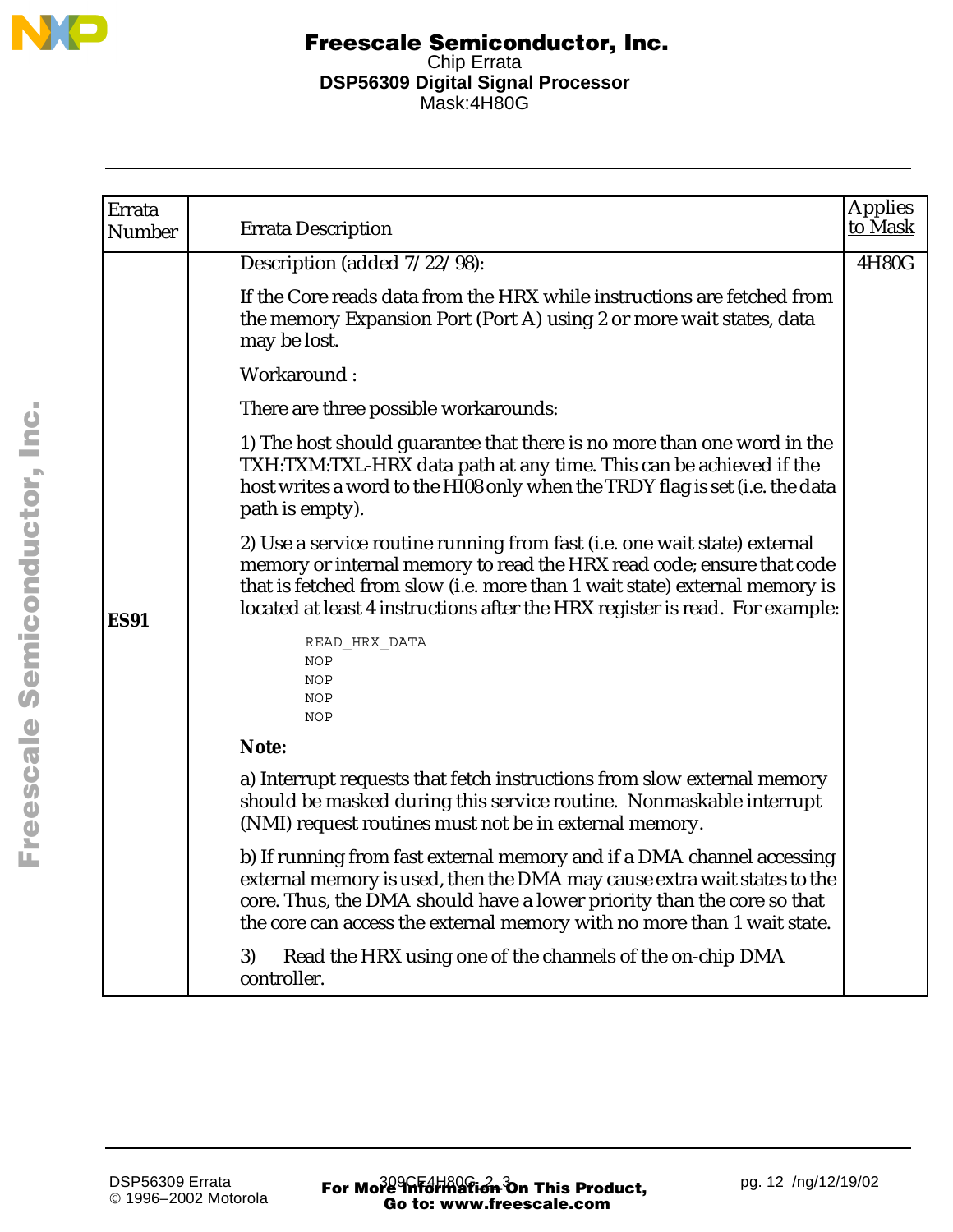

| Errata<br>Number | <b>Errata Description</b>                                                                                                                                                                                                                                                      | <b>Applies</b><br>to Mask |
|------------------|--------------------------------------------------------------------------------------------------------------------------------------------------------------------------------------------------------------------------------------------------------------------------------|---------------------------|
|                  | Description (added 8/10/98):                                                                                                                                                                                                                                                   | 4H80G                     |
|                  | Enabling any DMA channel by software for transferring a block of data<br>(TM=011 in the channel control register) might not work properly.                                                                                                                                     |                           |
|                  | Workaround:                                                                                                                                                                                                                                                                    |                           |
|                  | Triggering of a channel for block transfer by software can be replaced by<br>triggering of the DMA channel for block transfer by a peripheral (e.g.<br>Timer, SCI etc.) that is not used while the block of data should be<br>transferred by DMA. This can be done as follows: |                           |
|                  | 1. Set the DSR, DDR and DCO registers of the DMA channel according to<br>the application case.                                                                                                                                                                                 |                           |
|                  | 2. Transfer mode of the DMA channel (in the DCR register) should be set<br>to TM = 000 or TM = $100$ (See Section 8.1.5.3, 563xx UM).                                                                                                                                          |                           |
| <b>ES94</b>      | 3. DMA Request Source of the DMA channel should be set according to<br>the chosen peripheral, which should trigger the DMA channel (see<br>Section 8.1.5.6 56300 UM and "DMA Request Sources" Table in the CORE<br>CONFIGURATION item of the 563xx UM).                        |                           |
|                  | 4. All others fields of the DCR register, except the DE bit, should be set<br>according to the application case.                                                                                                                                                               |                           |
|                  | 5. Configure the peripheral to assert its DMA request line;                                                                                                                                                                                                                    |                           |
|                  | 6. Set DE bit of the DCR register.                                                                                                                                                                                                                                             |                           |
|                  | Example 1:                                                                                                                                                                                                                                                                     |                           |
|                  | Assuming that the SCI is not used while the block of #DCO3 words is<br>transferred by DMA channel 3, the SCI Transmit Data (TDRE $= 1$ ,<br>$DRS[4:0] = 01111$ ) trigger can be used instead of a software trigger for<br>channel 3.                                           |                           |
|                  | 1. Initialize DMA channel registers                                                                                                                                                                                                                                            |                           |
|                  | movep #DSR3, x:M DSR3<br>movep #DDR3, x:M DDR3<br>movep #DCO3, x:M DCO3<br>#0, x: M PCRE<br>bset                                                                                                                                                                               |                           |
|                  | Now when the DMA channel is enabled, a transfer of the block begins.                                                                                                                                                                                                           |                           |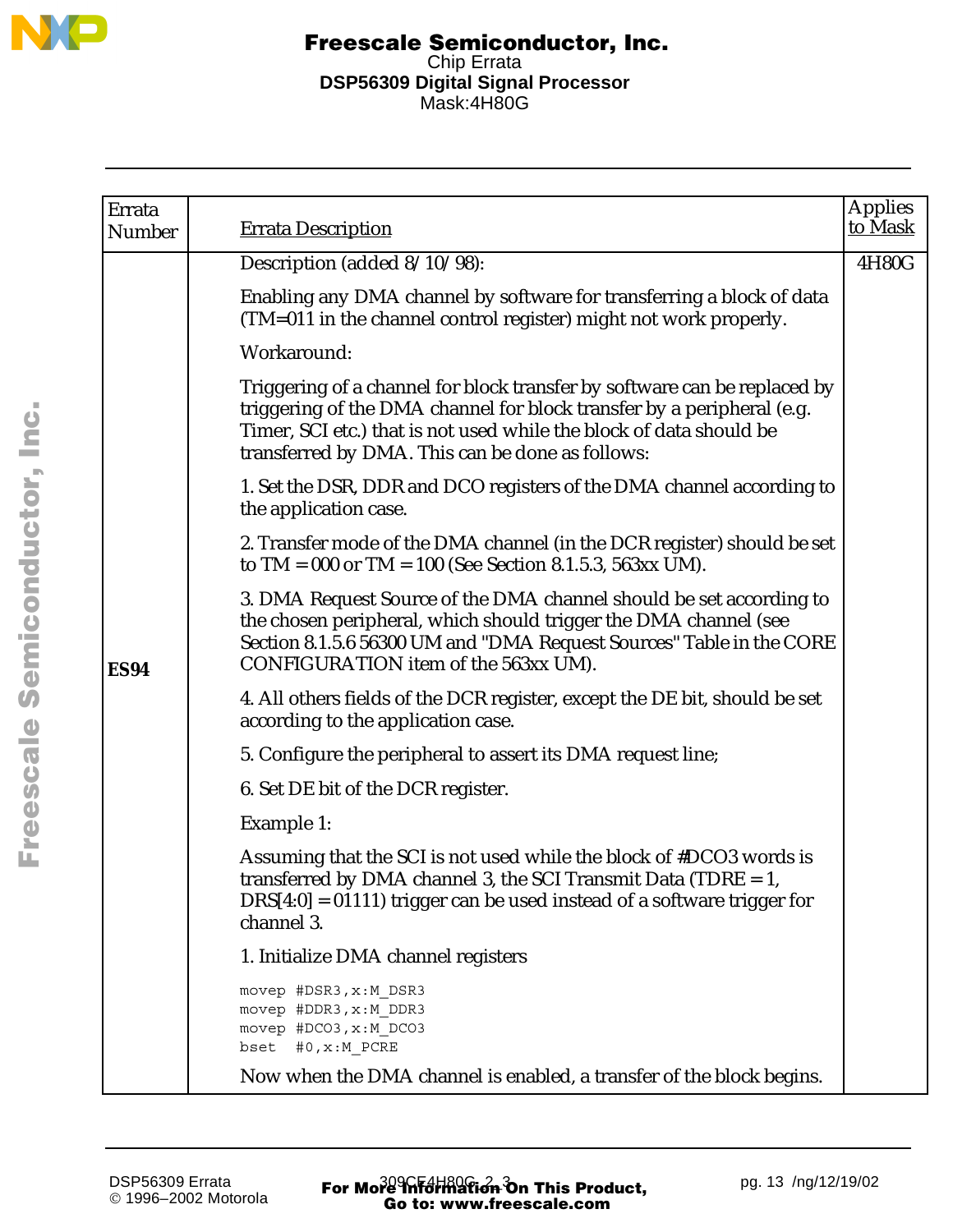

| Errata<br><b>Number</b> |                            | <b>Errata Description</b>                      |                                                                                                                                                                                                                         | <b>Applies</b><br>to Mask |
|-------------------------|----------------------------|------------------------------------------------|-------------------------------------------------------------------------------------------------------------------------------------------------------------------------------------------------------------------------|---------------------------|
|                         |                            | 2. Enable DMA channel                          |                                                                                                                                                                                                                         |                           |
|                         | movep                      | #\$867a40,x:M DCR3                             | ;; enable DMA channel 3,<br>;; block transfer mode,<br>;; DRS $[4:0] = 01111$                                                                                                                                           |                           |
|                         | Example 2:                 |                                                |                                                                                                                                                                                                                         |                           |
|                         |                            |                                                | Assuming that Timer 0 is not used while a block of #DCO3 words is to be<br>transferred by DMA channel 3, the Timer0 (TCF0 = 1, $DRS[4:0] = 10000$ )<br>trigger can be used instead of a software trigger for channel 3. |                           |
|                         |                            | 1. Initialize DMA channel registers            |                                                                                                                                                                                                                         |                           |
|                         |                            | movep #DSR3, x:M DSR3<br>movep #DDR3, x:M DDR3 |                                                                                                                                                                                                                         |                           |
|                         |                            | movep #DCO3, x:M DCO3                          |                                                                                                                                                                                                                         |                           |
| <b>ES94</b>             |                            | 2. Initialize Timer 0                          |                                                                                                                                                                                                                         |                           |
| cont.                   | movep                      | #\$0, x: M_TCSR0                               | ;; no prescaling, inv=0, mode 0,<br>;; no interrupt, reload is                                                                                                                                                          |                           |
|                         | disabled<br>movep<br>movep | #\$0,x:M TLR0<br>#\$0, x: M TCPR0              | ;;initialize load reg.<br>;;initialize compare reg.                                                                                                                                                                     |                           |
|                         |                            | 3. Generate DMA channel trigger                |                                                                                                                                                                                                                         |                           |
|                         | - option 1                 |                                                |                                                                                                                                                                                                                         |                           |
|                         | movep                      | #\$A48254,x:M DCR3                             | ;; enable DMA channel 3, block<br>;; transfer mode, DE isn't<br>;; disabled at end of<br>;; transfer, triggered by<br>;; Timer0 $(TCFO=1)$                                                                              |                           |
|                         | bset<br>nop<br>nop         | #M TE,x:M TCSR0                                | ;; enable timer                                                                                                                                                                                                         |                           |
|                         | bclr                       | #M TE, x: M TCSR0                              | ;; disable timer                                                                                                                                                                                                        |                           |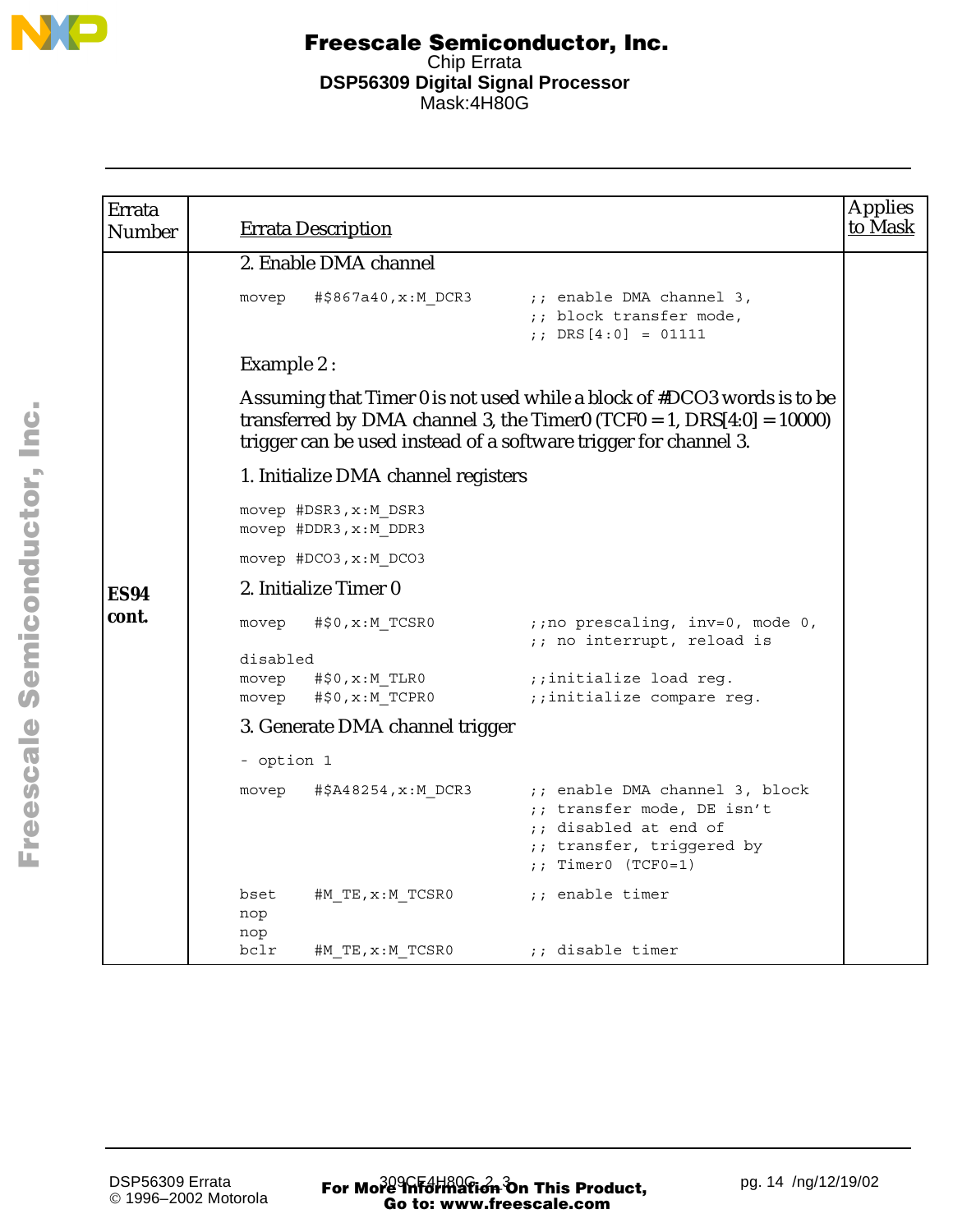

| Errata<br><b>Number</b> |                    | <b>Errata Description</b>          |                                                                                                                                                                                                                                                                                                                                                                            | <b>Applies</b><br>to Mask |
|-------------------------|--------------------|------------------------------------|----------------------------------------------------------------------------------------------------------------------------------------------------------------------------------------------------------------------------------------------------------------------------------------------------------------------------------------------------------------------------|---------------------------|
|                         | - option 2         |                                    |                                                                                                                                                                                                                                                                                                                                                                            |                           |
|                         | movep              | #\$848254,x:M DCR3                 | ;; enable DMA channel 3, block<br>;; transfer mode, DE is<br>;; disabled at the end of<br>;; the transfer, triggered by<br>$;$ Timer0<br>;; $(TCF0=1)$                                                                                                                                                                                                                     |                           |
|                         | bset<br>nop<br>nop | #M TE,x:M_TCSR0                    | ;; enable timer                                                                                                                                                                                                                                                                                                                                                            |                           |
|                         | bclr               | #M TE,x:M TCSR0                    | ;; disable timer;                                                                                                                                                                                                                                                                                                                                                          |                           |
|                         | - option 3         |                                    |                                                                                                                                                                                                                                                                                                                                                                            |                           |
|                         | bset<br>movep      | #\$848254,x:M DCR3                 | #M TE, $x : M$ TCSR0 $\qquad \qquad ;$ enable timer<br>;; enable DMA channel 3, block                                                                                                                                                                                                                                                                                      |                           |
|                         | transfer           |                                    | ;; mode, DE is disabled at the end                                                                                                                                                                                                                                                                                                                                         |                           |
|                         | оf                 |                                    |                                                                                                                                                                                                                                                                                                                                                                            |                           |
|                         | Timer0             |                                    | ;; the transfer, triggered by                                                                                                                                                                                                                                                                                                                                              |                           |
| <b>ES94</b>             |                    |                                    | ;; $(TCFO=1)$                                                                                                                                                                                                                                                                                                                                                              |                           |
| cont.                   | bclr               | #M TE, x: M TCSR0 ;; disable timer |                                                                                                                                                                                                                                                                                                                                                                            |                           |
|                         |                    |                                    | Following are the differences between these three options:                                                                                                                                                                                                                                                                                                                 |                           |
|                         | sequence:          |                                    | option 1 : The DMA channel should be enabled only for the first block<br>transfer. An additional block transfers can be triggered by the following                                                                                                                                                                                                                         |                           |
|                         | bset<br>nop<br>nop | #M TE, x: M TCSR0 ;; enable timer  |                                                                                                                                                                                                                                                                                                                                                                            |                           |
|                         | bclr               | #M_TE, x:M_TCSR0                   | ;; disable timer                                                                                                                                                                                                                                                                                                                                                           |                           |
|                         | Note:              |                                    |                                                                                                                                                                                                                                                                                                                                                                            |                           |
|                         |                    | another purpose.                   | Execution of this sequence can be interrupted because the DMA channel<br>is triggered after the TE bit of the TCSR0 register is set. The TE bit must<br>be cleared no later than 33554430 DSP clock cycles after it is set.<br>Otherwise, an undesirable trigger for the DMA channel is generated. The<br>DMA channel must be disabled every time when Timer 0 is used for |                           |
|                         |                    | transfer is to be triggered.       | option 2 : The whole sequence must be used every time when a block                                                                                                                                                                                                                                                                                                         |                           |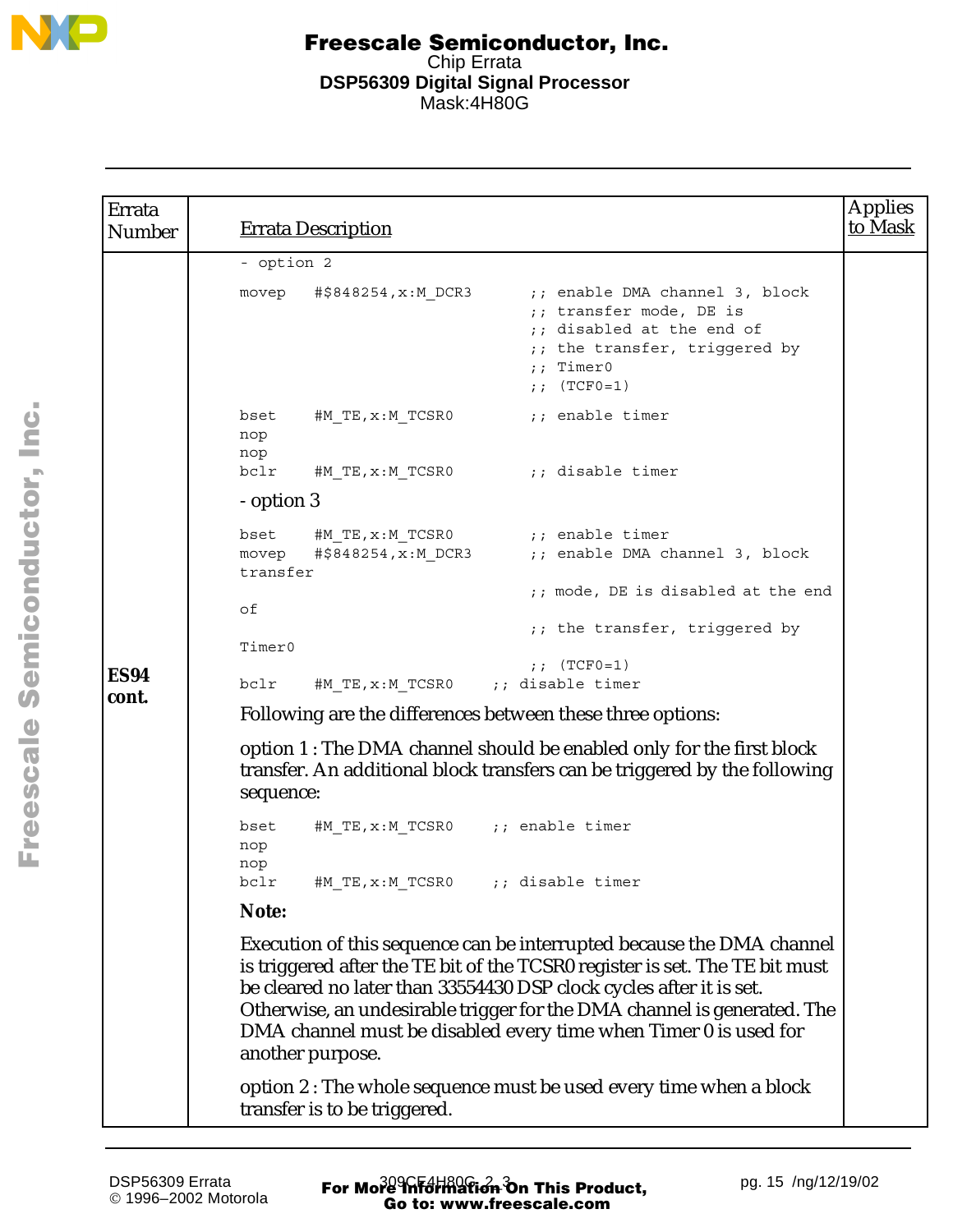

| Errata<br>Number | <b>Errata Description</b>                                                                                                                                                                                                                                                                          | <b>Applies</b><br>to Mask |
|------------------|----------------------------------------------------------------------------------------------------------------------------------------------------------------------------------------------------------------------------------------------------------------------------------------------------|---------------------------|
| <b>ES94</b>      | Note:                                                                                                                                                                                                                                                                                              | 4H80G                     |
|                  | Execution of this sequence may be interrupted because the DMA channel<br>is triggered after the TE bit of the TCSR0 register is set. The TE bit must<br>be cleared no later than 33554430 DSP clock cycles after is is set.<br>Otherwise, an undesirable trigger for the DMA channel is generated. |                           |
|                  | option 3: The whole sequence must be used every time a block transfer is<br>to be triggered.                                                                                                                                                                                                       |                           |
| cont.            | Note:                                                                                                                                                                                                                                                                                              |                           |
|                  | Execution of the first two instructions of the sequence must be<br>uninterruptable. The TE bit of the TCSR0 register must be cleared no later<br>than 33554430 DSP clock cycles after it is set. Otherwise, an undesirable<br>trigger for the DMA channel is generated.                            |                           |
|                  | Another peripheral can be used for this purpose, but taking into<br>consideration its specific features.                                                                                                                                                                                           |                           |
|                  | Description (added 8/15/98):                                                                                                                                                                                                                                                                       | 4H80G                     |
| <b>ES95</b>      | If more than a single DMA channel is enabled while the DSP stays in the<br>WAIT processing state, and triggering one of the DMA channels causes<br>an exit from the WAIT state (See A-6.115, UM), triggering another DMA<br>channel might cause improper DMA operation.                            |                           |
|                  | Workaround:                                                                                                                                                                                                                                                                                        |                           |
|                  | Assure that only a single DMA channel can be triggered during DSP<br>WAIT state. If the application cannot guarantee this, other DMA channels<br>should be disabled before the WAIT processing state is entered and then<br>reenabled after WAIT state is exited.                                  |                           |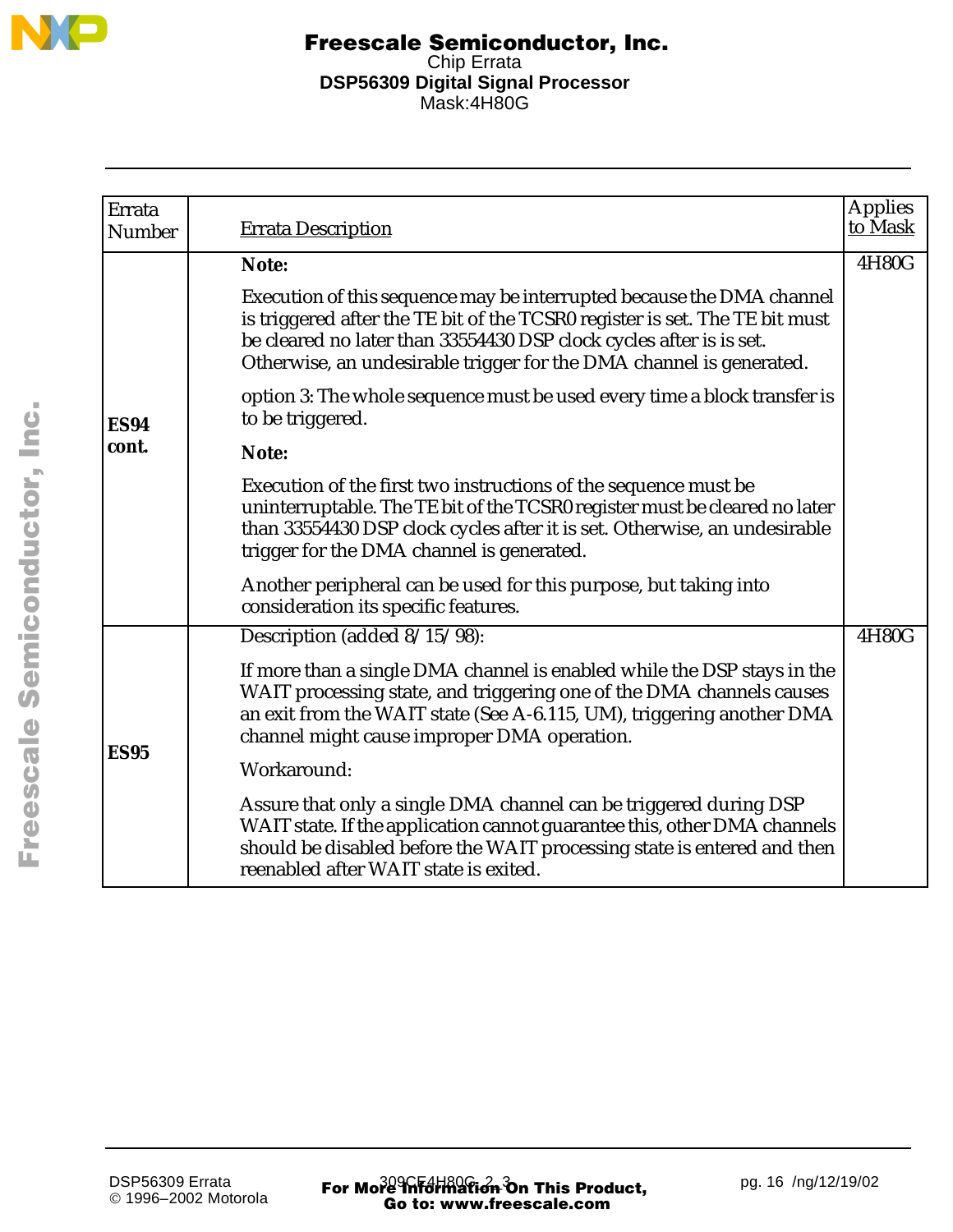

| Errata        |                                                                                                                                                                                                                                                                                                                           | <b>Applies</b> |
|---------------|---------------------------------------------------------------------------------------------------------------------------------------------------------------------------------------------------------------------------------------------------------------------------------------------------------------------------|----------------|
| <b>Number</b> | <b>Errata Description</b>                                                                                                                                                                                                                                                                                                 | to Mask        |
|               | Description (added 11/20/98):                                                                                                                                                                                                                                                                                             | 4H80G          |
|               | An improper operation may occur when a DMA channel uses the<br>following transfer modes:                                                                                                                                                                                                                                  |                |
|               | $DTM(2:0) = 100$<br>$\bullet$                                                                                                                                                                                                                                                                                             |                |
|               | $DTM(2:0) = 101$                                                                                                                                                                                                                                                                                                          |                |
|               | where the DE bit is not automatically cleared at the end of block and the<br>DMA channel is disabled by software (DE bit is cleared) while it is<br>triggered for a new transfer.                                                                                                                                         |                |
| <b>ES104</b>  | Workaround:                                                                                                                                                                                                                                                                                                               |                |
|               | The DMA channel should be disabled only when it cannot be triggered by<br>a new transfer. Use one of the following alternatives:                                                                                                                                                                                          |                |
|               | 1. The system configuration must guarantee that no DMA trigger can<br>occur while the DE bit is cleared.                                                                                                                                                                                                                  |                |
|               | 2. The following sequence disables the DMA channel:                                                                                                                                                                                                                                                                       |                |
|               | a/<br>Wait until the DTD bit is cleared                                                                                                                                                                                                                                                                                   |                |
|               | b/<br>Clear the DE bit<br>c/<br>Wait until the DTD bit is set                                                                                                                                                                                                                                                             |                |
|               | Description (added 12/12/98):                                                                                                                                                                                                                                                                                             | 4H80G          |
| <b>ES108</b>  | The Timer's TIOx pin does not function properly in WatchDog mode<br>while the RESET pin is asserted. The TIOx pin is tri-stated immediately<br>after RESET assertion; it should be driven for 2.5 internal clock cycles<br>according to the specification (section 9.4.4.1 and 9.4.4.2 of the DSP56303<br>User's Manual). |                |
|               | Workaround:                                                                                                                                                                                                                                                                                                               |                |
|               | Provide external logic in order to extend the TIO <sub>x</sub> pin assertion.                                                                                                                                                                                                                                             |                |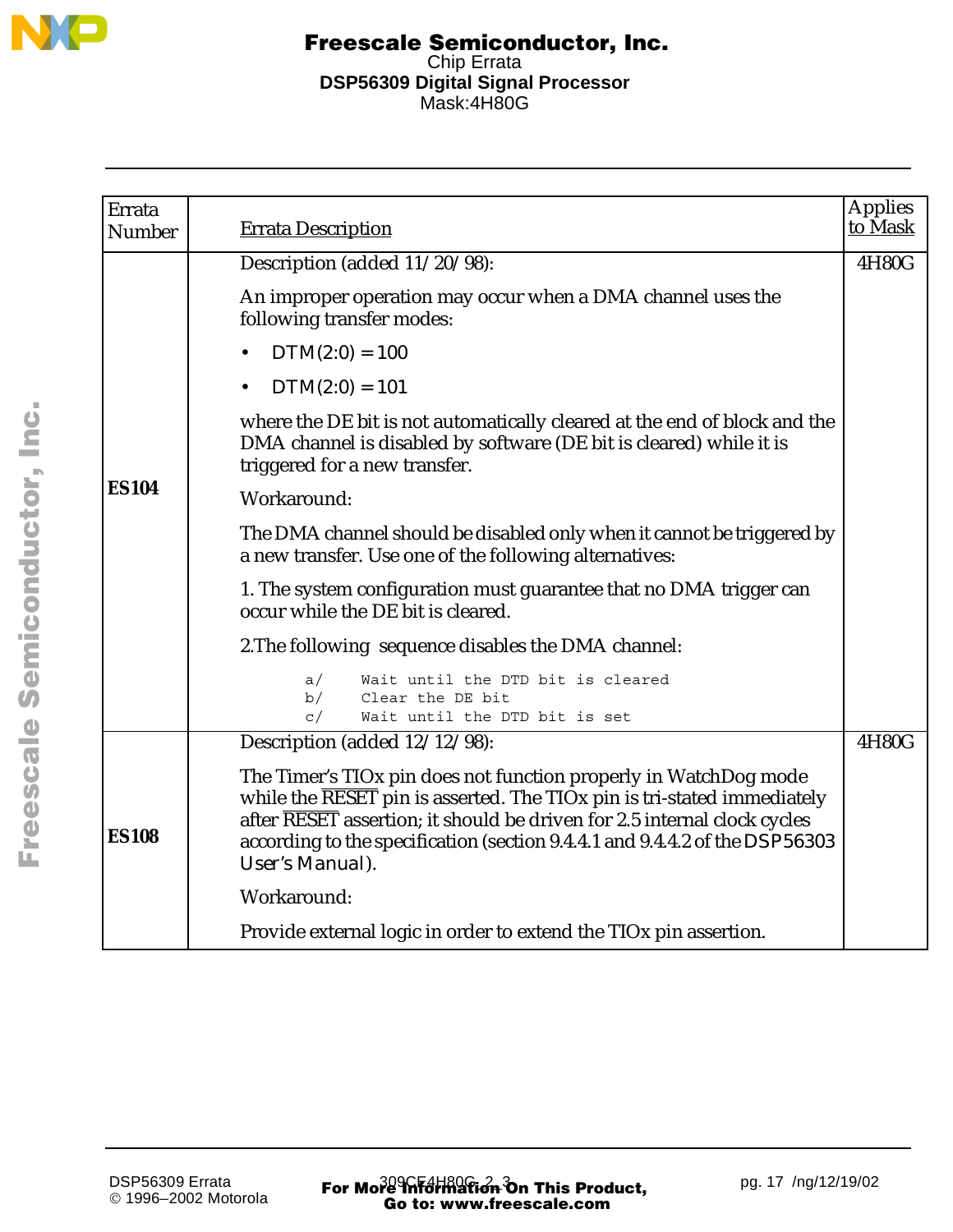

| Errata<br>Number | <b>Errata Description</b>                                                                                                                                                                                                                                                                                                                                                                                     | <b>Applies</b><br>to Mask |
|------------------|---------------------------------------------------------------------------------------------------------------------------------------------------------------------------------------------------------------------------------------------------------------------------------------------------------------------------------------------------------------------------------------------------------------|---------------------------|
|                  | Description (added 4/19/99, revised 4/30/99):                                                                                                                                                                                                                                                                                                                                                                 | 4H80G                     |
| <b>ES114</b>     | A DMA channel may operate improperly when the address mode of this<br>channel is defined as three-dimensional (D3D=1) and $DAM[5:0] = 1xx 1$<br>10 or $DAM[5:0] = 01xx$ 10 (i.e., triple counter mode is E).                                                                                                                                                                                                  |                           |
|                  | Workaround:                                                                                                                                                                                                                                                                                                                                                                                                   |                           |
|                  | Use the triple counter modes $C(DAM[1:0]=00)$ or $D(DAM[1:0]=01)$<br>instead of the $E(DAM[1:0]=10)$ mode.                                                                                                                                                                                                                                                                                                    |                           |
|                  | Description (added 4/19/99):                                                                                                                                                                                                                                                                                                                                                                                  | 4H80G                     |
|                  | When a DMA channel (called channel A) is disabled by software clearing<br>the channel's DCR[DE] bit, the DTD bit may not get set, and the DMA end<br>of the block interrupt may not happen if one of the following occurs:                                                                                                                                                                                    |                           |
|                  | 1. There is another channel (channel B) executing EXTERNAL accesses,<br>and the DE bit of channel A is being cleared by software at the end of the<br>channel B word transfer - if channel B is in Word transfer mode, or at the<br>end of the channel B line transfer - if channel B is in Line Transfer mode,<br>or at the end of the channel B block transfer - if channel B is in Block<br>transfer mode. |                           |
| <b>ES115</b>     | 2. This channel (A) is executing EXTERNAL accesses, and the DE bit of<br>this channel (A) is being cleared by software at the end of the channel B<br>word transfer - if channel B is in Word transfer mode, or at the end of the<br>channel B line transfer - if channel B is in Line transfer mode.                                                                                                         |                           |
|                  | Workaround:                                                                                                                                                                                                                                                                                                                                                                                                   |                           |
|                  | Avoid executing a DMA external access when any DMA channel should<br>be disabled. This can be done as follows. Every time the DMA channel<br>needs to be disabled by software, the following sequence must be used:                                                                                                                                                                                           |                           |
|                  | ;; initialize an unused DMA channel "C"<br>#DSR swflag, x:M DSRC<br>;; here DSR swflag is an<br>movep<br>;; unused X, Y or P memory<br>;; location, should<br>;; be initialized to<br>: 5800000<br>;; M DSRC - address of the<br>;; channel C DSR register.                                                                                                                                                   |                           |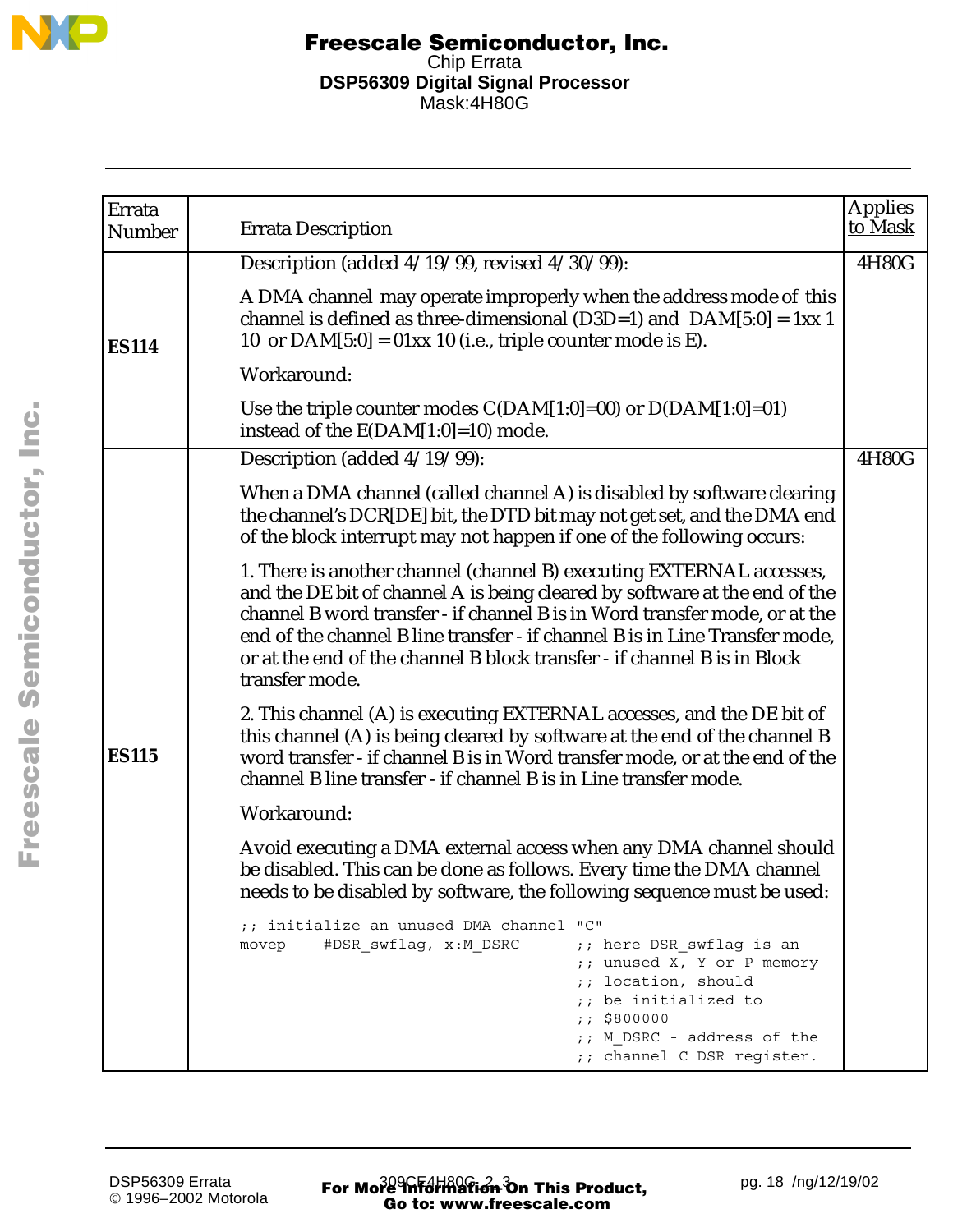

| Errata<br><b>Number</b> | <b>Errata Description</b>                                                                                                                                                                                                                                                                                                                                                                                                                                                                                                 | <b>Applies</b><br>to Mask |
|-------------------------|---------------------------------------------------------------------------------------------------------------------------------------------------------------------------------------------------------------------------------------------------------------------------------------------------------------------------------------------------------------------------------------------------------------------------------------------------------------------------------------------------------------------------|---------------------------|
|                         | ;; DDR swflag is an unused<br>#DDR swflag, x:M DDRC<br>movep<br>;; X, Y or P memory<br>;; location, should be<br>;; initialized to \$000000<br>$;$ M DDRC -<br>;; address of the channel C<br>;; DDR register .                                                                                                                                                                                                                                                                                                           | 4H80G                     |
|                         | ;; see below the definition<br>#TR_LENGTH, x:M_DCOC<br>movep<br>;; of the TR LENGTH value,<br>;; M DCOC - address<br>;; of the channel C DCO                                                                                                                                                                                                                                                                                                                                                                              |                           |
| <b>ES115</b><br>cont.   | register .movep #1f0240, x:M_DCRC ;; M DCRB - address of the<br>;; channel C DCR register.<br>: Set transfer mode -<br>;; block transfer,<br>;; triggered by<br>;; software highest<br>;; priority, continuous<br>;; mode on no-update<br>;; source and destination<br>;; address mode X memory<br>;; location for source<br>;; and destination (can be<br>;; chosen by<br>;; user accordingly to<br>;; DSR swflag/DDR swflag)                                                                                            |                           |
|                         | ;; disable DMA channel "A"                                                                                                                                                                                                                                                                                                                                                                                                                                                                                                | 4H80G                     |
|                         | $#3$ , $mr$<br>;; mask all interrupts<br>ori<br>#23, x:M DCRC<br>;; enable DMA channel C<br>bset<br>#23, x: DDR swflag, * ;; wait until DMA channel C<br>bclr<br>;; begin transfer                                                                                                                                                                                                                                                                                                                                        |                           |
| <b>ES115</b>            | ;; disable DMA channel A<br>bclr<br>#23, x:M_DCRA<br>nop<br>nop<br>#M DTDA, x:M DSTR,* ;; polling DTD bit of the DMA<br>jclr                                                                                                                                                                                                                                                                                                                                                                                              |                           |
| cont.                   | $;$ channel A,<br>The TR LENGTH value can be defined as the maximum length of the<br>external DMA transfer-from the length of the read DMA cycle and<br>from the length of the write DMA cycle. The length of the external<br>read/write DMA cycle can be defined as the length of the PORTA<br>external access. The length of the internal read/write DMA cycle<br>can be defined in the errata case as 2 DSP clock cycles. The<br>TR LENGTH can be found as sum of the lengths of the DMA read and<br>DMA write cycles. |                           |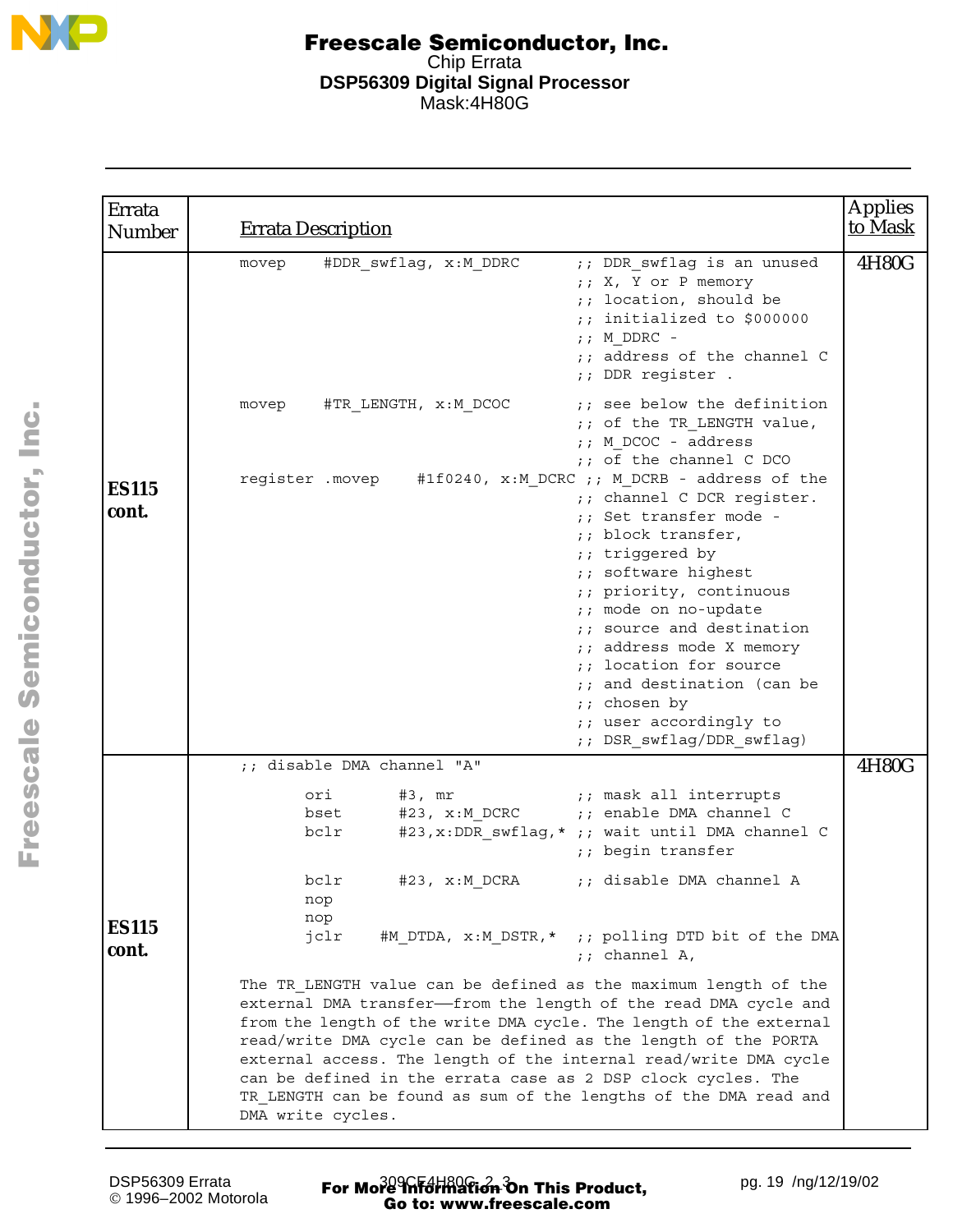

## **Documentation Errata**

| Errata<br>Number | <b>Errata Description</b>                                                                                                                                              | <b>Applies</b><br>to Mask |
|------------------|------------------------------------------------------------------------------------------------------------------------------------------------------------------------|---------------------------|
|                  | Description (revised 11/9/98):                                                                                                                                         | 4H80G                     |
|                  | XY memory data move does not work properly under one of the<br>following two situations:                                                                               |                           |
|                  | 1. The X-memory move destination is internal I/O and the Y-<br>memory move source is a register used as destination in the previous<br>adjacent move from non Y-memory |                           |
|                  | 2. The Y-memory move destination is a register used as source in the<br>next adjacent move to non Y-memory.                                                            |                           |
|                  | Here are examples of the two cases (where $x:(r1)$ is a peripheral):                                                                                                   |                           |
| ED1              | Example 1:                                                                                                                                                             |                           |
|                  | move #\$12, y0<br>move $x0, x: (r7)$ $y0, y: (r3)$ (while $x: (r7)$ is a peripheral).                                                                                  |                           |
|                  | Example 2:                                                                                                                                                             |                           |
|                  | $x1, y0, a x1, x: (r1) + y: (r6) + y0$<br>mac<br>y0, y1<br>move                                                                                                        |                           |
|                  | Any of the following alternatives can be used:                                                                                                                         |                           |
|                  | Separate these two consecutive moves by any other instruction.<br>a.                                                                                                   |                           |
|                  | Split XY Data Move to two moves.<br>b.                                                                                                                                 |                           |
|                  | <b>Pertains to: DSP56300 Family Manual, Section B-5 "Peripheral</b><br>pipeline restrictions.                                                                          |                           |
|                  | Description (added 5/7/1996):                                                                                                                                          | 4H80G                     |
| ED <sub>3</sub>  | A one-word conditional branch instruction at LA-1 is not allowed.                                                                                                      |                           |
|                  | Pertains to: DSP56300 Family Manual, Appendix B, Section B.4.1.3                                                                                                       |                           |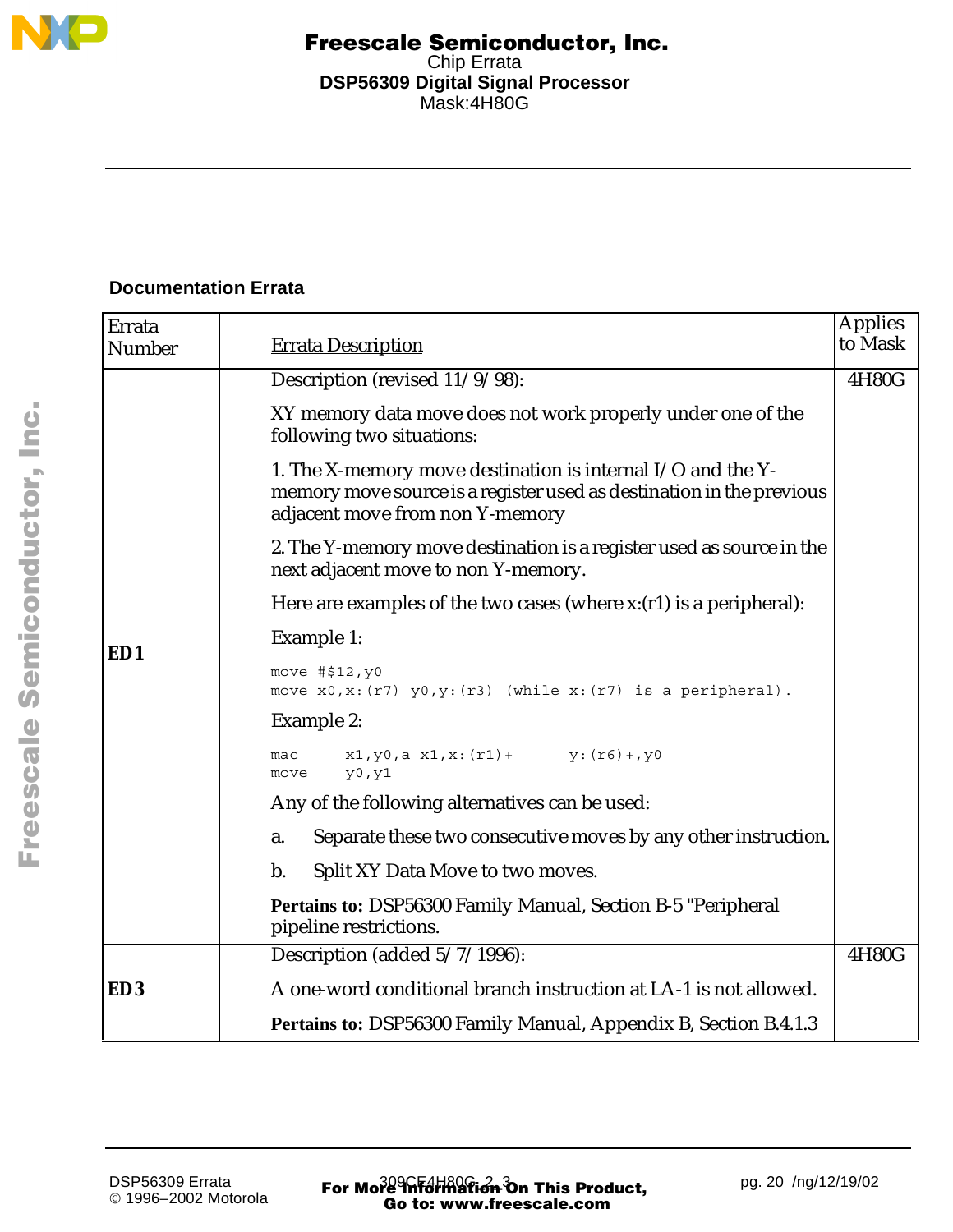

|                 | Description (added 9/11/1997):                                                                                                                                                                                                                                                                                         | 4H80G |
|-----------------|------------------------------------------------------------------------------------------------------------------------------------------------------------------------------------------------------------------------------------------------------------------------------------------------------------------------|-------|
|                 | The following instructions should not start at address LA:                                                                                                                                                                                                                                                             |       |
| ED4             | MOVE to/from Program space {MOVEM, MOVEP (only the P space<br>options) }                                                                                                                                                                                                                                               |       |
|                 | This is not a bug but a documentation update (Appendix B,<br>DSP56300 Family Manual).                                                                                                                                                                                                                                  |       |
|                 | Description (added 1/27/98):                                                                                                                                                                                                                                                                                           | 4H80G |
| ED7             | When activity is passed from one DMA channel to another and the<br>DMA interface accesses external memory (which requires one or<br>more wait states), the DACT and DCH status bits in the DMA Status<br>Register (DSTR) may indicate improper activity status for DMA<br>Channel 0 (DACT = 1 and DCH $[2:0] = 000$ ). |       |
|                 | Workaround:                                                                                                                                                                                                                                                                                                            |       |
|                 | None.                                                                                                                                                                                                                                                                                                                  |       |
|                 | This is not a bug, but a specification update.                                                                                                                                                                                                                                                                         |       |
|                 | Description (added 1/27/98):                                                                                                                                                                                                                                                                                           | 4H80G |
|                 | When the SCI is configured in Synchronous mode, internal clock,<br>and all the SCI pins are enabled simultaneously, an extra pulse of 1<br>DSP clock length is provided on the SCLK pin.                                                                                                                               |       |
| ED <sub>9</sub> | Workaround:                                                                                                                                                                                                                                                                                                            |       |
|                 | a. Enable an SCI pin other than SCLK.                                                                                                                                                                                                                                                                                  |       |
|                 | b. In the next instruction, enable the remaining SCI pins, including<br>the SCLK pin.                                                                                                                                                                                                                                  |       |
|                 | This is not a bug, but a specification update.                                                                                                                                                                                                                                                                         |       |
|                 | Description (added $7/21/98$ ):                                                                                                                                                                                                                                                                                        | 4H80G |
| <b>ED15</b>     | The DRAM Control Register (DCR) should not be changed while<br>refresh is enabled. If refresh is enabled only a write operation that<br>disables refresh is allowed.                                                                                                                                                   |       |
|                 | Workaround:                                                                                                                                                                                                                                                                                                            |       |
|                 | First disable refresh by clearing the BREN bit, than change other bits<br>in the DCR register, and finally enable refresh by setting the BREN<br>bit.                                                                                                                                                                  |       |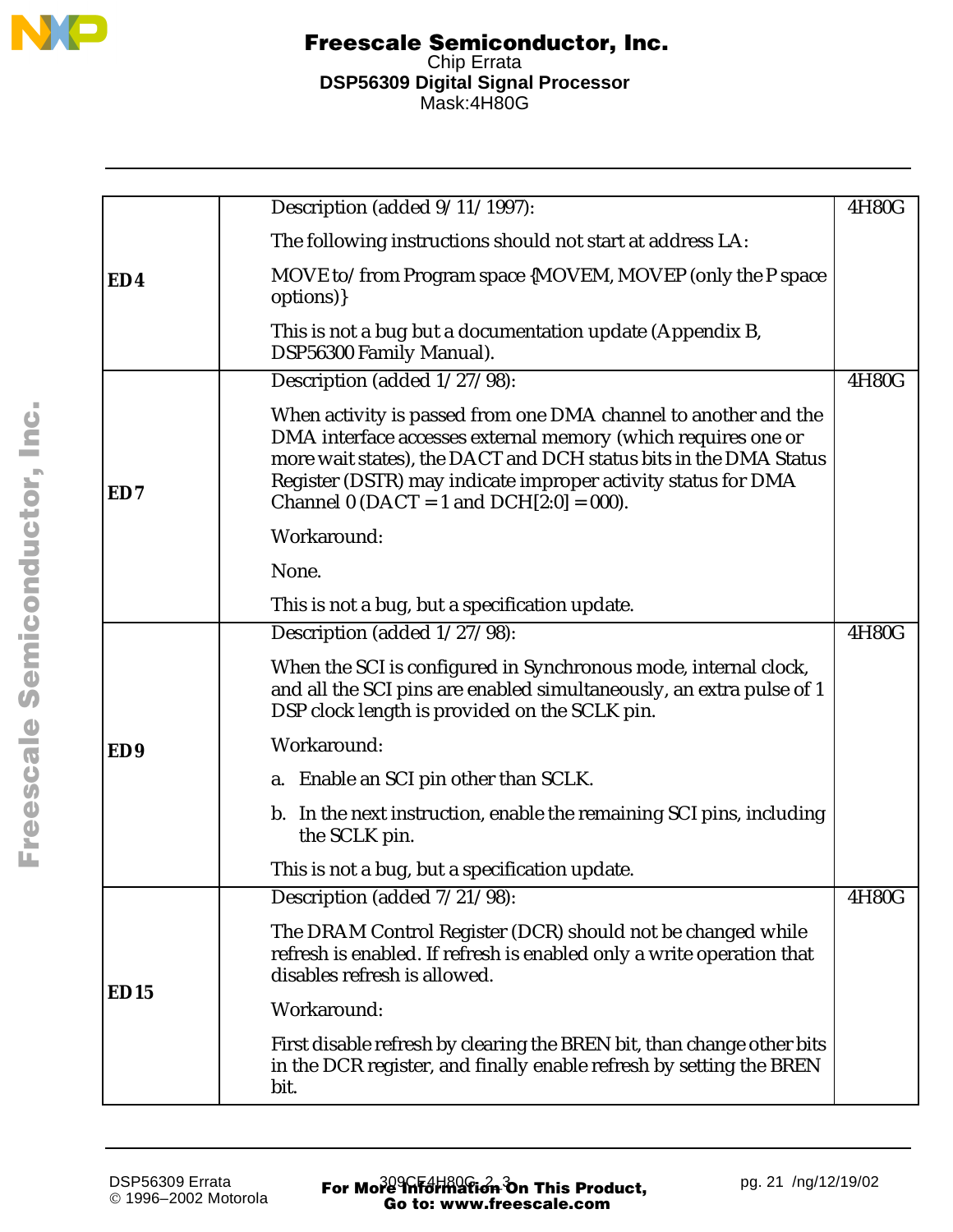

|             | Description (added 9/28/98):                                                                                                                                                                                                          | 4H80G |
|-------------|---------------------------------------------------------------------------------------------------------------------------------------------------------------------------------------------------------------------------------------|-------|
| <b>ED17</b> | In all DSP563xx technical datasheets, a note is to be added under "AC<br>Electrical Characteristics" that although the minimum value for<br>"Frequency of Extal" is 0MHz, the device AC test conditions are<br>15MHz and rated speed. |       |
|             | Workaround:                                                                                                                                                                                                                           |       |
|             | N/A                                                                                                                                                                                                                                   |       |
|             | Description (added 11/24/98):                                                                                                                                                                                                         | 4H80G |
|             | In the Technical Datasheet Voh-TTL should be listed at 2.4 Volts, not<br>as:                                                                                                                                                          |       |
| ED20        | $TTL = Vcc-0.4$                                                                                                                                                                                                                       |       |
|             | Workaround:                                                                                                                                                                                                                           |       |
|             | This is a documentation update.                                                                                                                                                                                                       |       |
|             | Description (added 11/24/98):                                                                                                                                                                                                         | 4H80G |
|             | The technical datasheet states that $I$ ol = 1.6mA. The current $I/O$<br>structures are capable of only 0.8mA.                                                                                                                        |       |
| <b>ED22</b> | Workaround:                                                                                                                                                                                                                           |       |
|             | The user must stay below 0.8mA. This problem will be fixed in the<br>next revision.                                                                                                                                                   |       |
|             | Description (added 11/24/98):                                                                                                                                                                                                         | 4H80G |
| <b>ED24</b> | The technical datasheet supplies a maximum value for internal<br>supply current in Normal, Wait, and Stop modes. These values will<br>be removed because we will specify only a "Typical" current.                                    |       |
|             | Workaround:                                                                                                                                                                                                                           |       |
|             | This is a documentation update.                                                                                                                                                                                                       |       |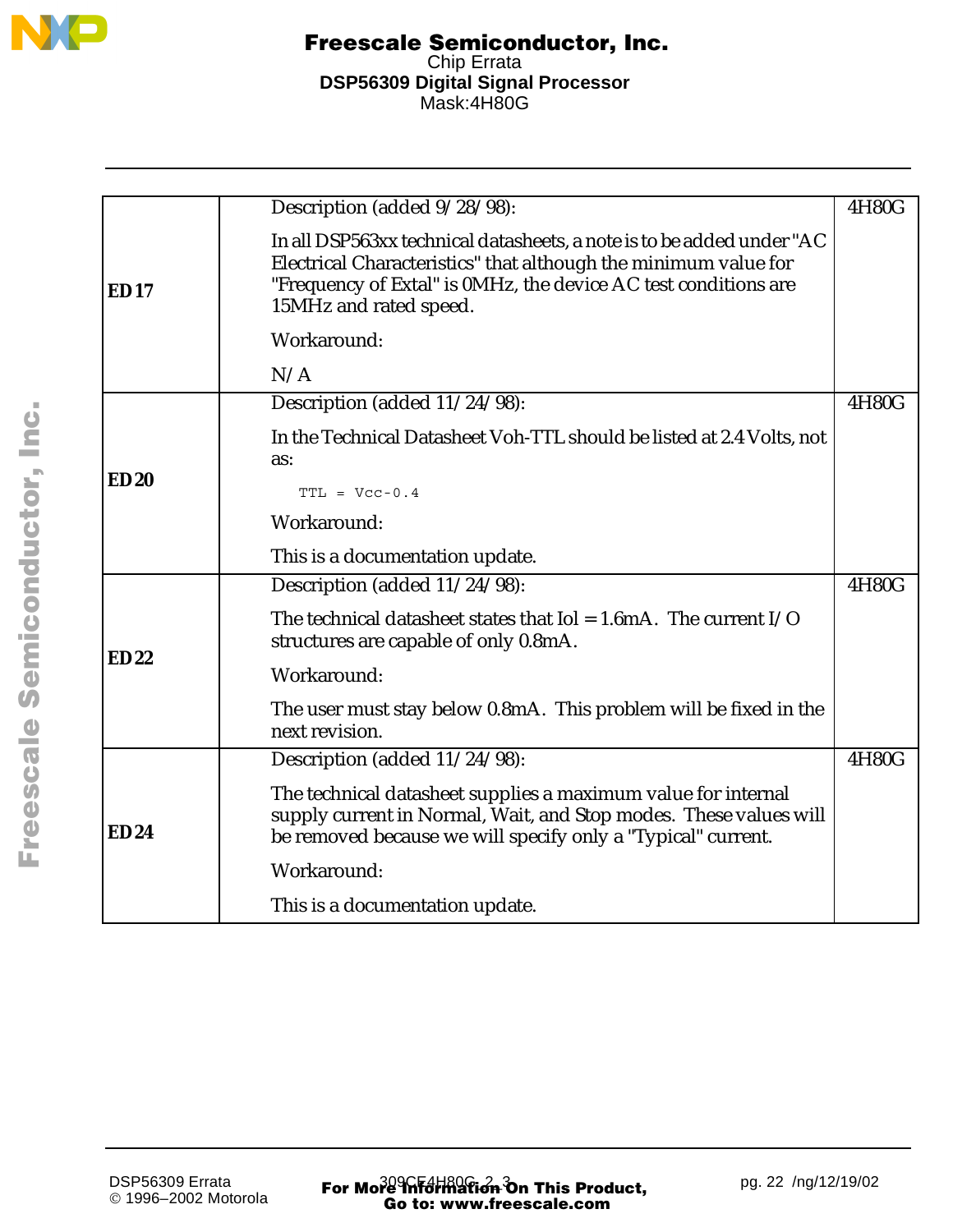

|             | Description (added $1/6/99$ ):                                                                                                                                                                             | 4H80G |
|-------------|------------------------------------------------------------------------------------------------------------------------------------------------------------------------------------------------------------|-------|
|             | The specification DMA Chapter is wrong.                                                                                                                                                                    |       |
| ED26        | "Due to the DSP56300 Core pipeline, after DE bit in DCRx is set, the<br>corresponding DTDx bit in DSTR will be cleared only after two<br>instruction cycles."                                              |       |
|             | Should be replaced with:                                                                                                                                                                                   |       |
|             | "Due to the DSP56300 Core pipeline, after DE bit in DCRx is set, the<br>corresponding DTDx bit in DSTR will be cleared only after three<br>instruction cycles."                                            |       |
|             | Description (added 1/7/1997; identified as Documentation Errata<br>$2/1/99$ :                                                                                                                              | 4H80G |
|             | When two consecutive LAs have a conditional branch instruction at<br>LA-1 of the internal loop, the part does not operate properly. For<br>example, the following sequence may generate incorrect results: |       |
|             | DO #5, LABEL1<br>NOP<br>DO #4, LABEL2<br>NOP<br>$MOVE (R0) +$                                                                                                                                              |       |
|             | BSCC DEST<br>; conditional branch at LA-1 of<br>internal loop                                                                                                                                              |       |
| <b>ED28</b> | ; internal LA<br>NOP<br>LABEL2                                                                                                                                                                             |       |
|             | ; external LA<br>NOP<br>LABEL1<br>NOP<br>NOP<br>DEST<br>NOP                                                                                                                                                |       |
|             | NOP<br><b>RTS</b>                                                                                                                                                                                          |       |
|             | Workaround: Put an additional NOP between LABEL2 and<br>LABEL1.                                                                                                                                            |       |
|             | Pertains to: DSP56300 Family Manual, Appendix B, Section B-4.1.3,<br>"At LA-1."                                                                                                                            |       |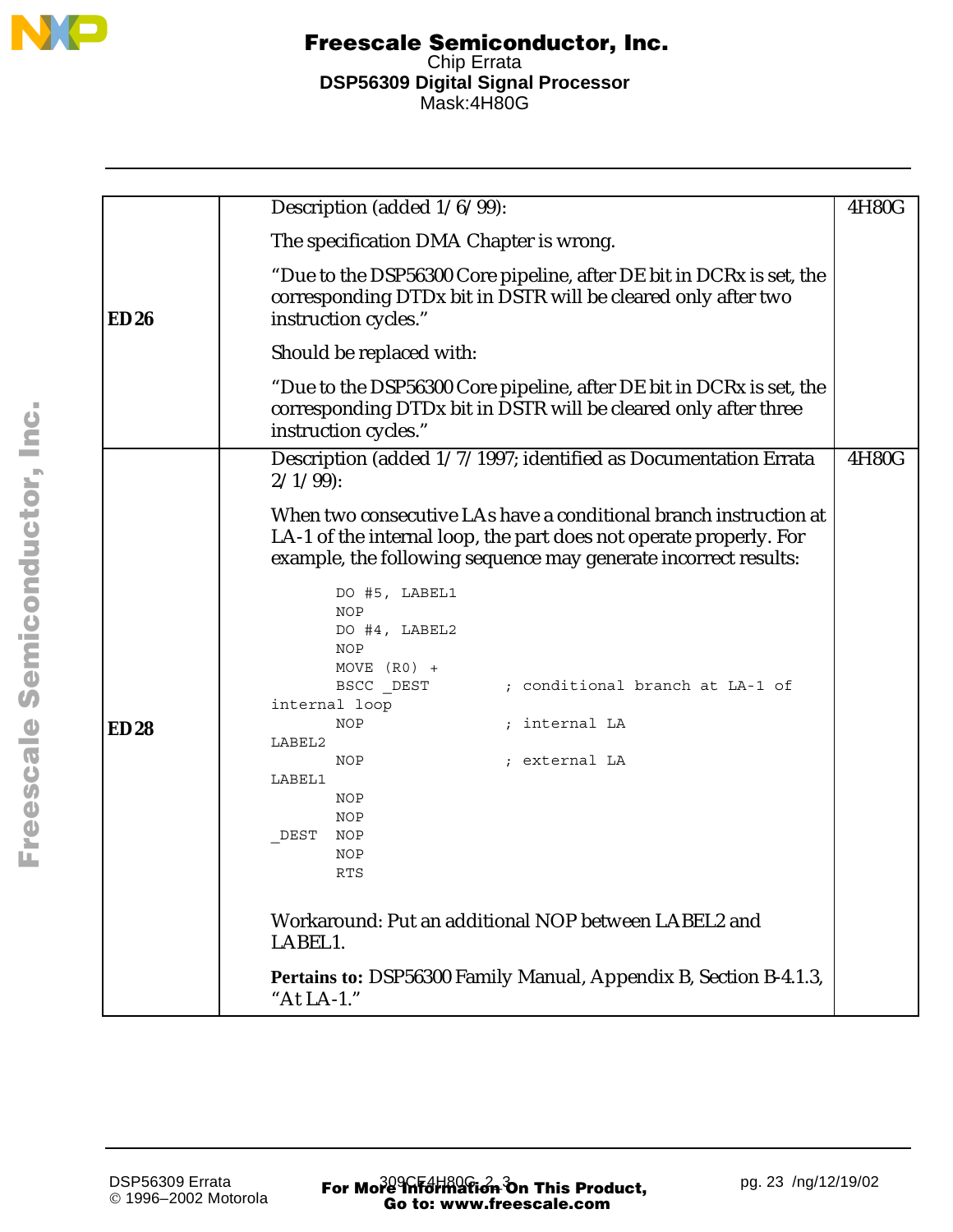

|             | Description (added 9/12/1997; identified as a Documentation errata<br>$2/1/99$ :                                                                                                                                           | 4H80G |
|-------------|----------------------------------------------------------------------------------------------------------------------------------------------------------------------------------------------------------------------------|-------|
|             | When the ESSI transmits data with the CRA Word Length Control<br>bits                                                                                                                                                      |       |
| <b>ED29</b> | $(WL[2:0]) = 100$ , the ESSI is designed to duplicate the last bit of the<br>24-bit transmission eight times to fill the 32-bit shifter. Instead, after<br>shifting the 24-bit word correctly, eight 0s are being shifted. |       |
|             | Workaround:                                                                                                                                                                                                                |       |
|             | None at this time.                                                                                                                                                                                                         |       |
|             | Pertains to: UM, Section 7.4.1.7, "CRA Word Length Control." The<br>table number is 7-2.                                                                                                                                   |       |
|             | Description (added 9/12/1997; identified as a Documentation errata<br>$2/1/99$ :                                                                                                                                           | 4H80G |
|             | When the ESSI transmits data in the On-Demand mode (i.e., $MOD =$<br>1 in CRB and $DC[4:0] = $00000$ in CRA) with $WL[2:0] = 100$ , the<br>transmission does not work properly.                                            |       |
| <b>ED30</b> | Workaround:                                                                                                                                                                                                                |       |
|             | To ensure correct operation, do not use the On-Demand mode with<br>the<br>$WL[2:0] = 100$ 32-bit Word-Length mode.                                                                                                         |       |
|             | Pertains to: UM, Section 7.5.4.1, "Normal/On-Demand Mode<br>Selection."                                                                                                                                                    |       |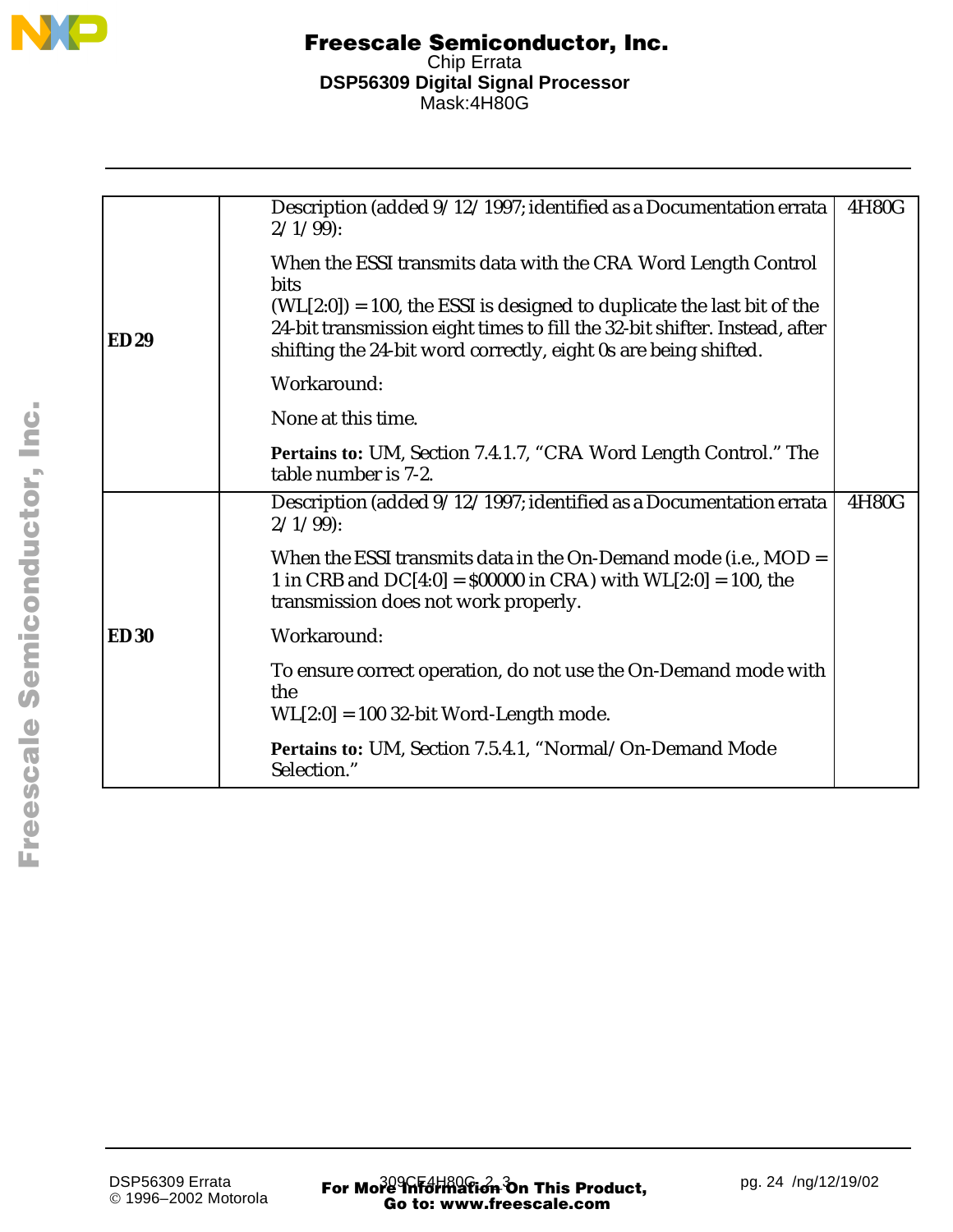

|             | Description (added 9/12/1997; modified 9/15/1997; identified as a<br>Documentation errata 2/1/99):                                                                                                                                                                                                                                                                                                                     | 4H80G |
|-------------|------------------------------------------------------------------------------------------------------------------------------------------------------------------------------------------------------------------------------------------------------------------------------------------------------------------------------------------------------------------------------------------------------------------------|-------|
|             | Programming the ESSI to use an internal frame sync (i.e., $SCD2 = 1$<br>in CRB) causes the SC2 and SC1 signals to be programmed as<br>outputs. If however, the corresponding multiplexed pins are<br>programmed by the Port Control Register (PCR) to be GPIOs, then<br>the GPIO Port Direction Register (PRR) chooses their direction, but<br>this causes the ESSI to use an external frame sync if GPIO is selected. |       |
| <b>ED31</b> | Note: This errata and workaround apply to both ESSI0 and ESSI1.                                                                                                                                                                                                                                                                                                                                                        |       |
|             | Workaround:                                                                                                                                                                                                                                                                                                                                                                                                            |       |
|             | To assure correct operation, either program the GPIO pins as<br>outputs or configure the pins in the PCR as ESSI signals.                                                                                                                                                                                                                                                                                              |       |
|             | Note: The default selection for these signals after reset is GPIO.                                                                                                                                                                                                                                                                                                                                                     |       |
|             | Pertains to: UM, Section 7.4.2.4, "CRB Serial Control Direction 2<br>$(SCD2)$ Bit 4"                                                                                                                                                                                                                                                                                                                                   |       |
|             | Description (added 11/9/98; identified as a Documentation errata<br>$2/1/99$ :                                                                                                                                                                                                                                                                                                                                         | 4H80G |
|             | When returning from a long interrupt (by RTI instruction), and the<br>first instruction after the RTI is a move to a DALU register (A, B, X,<br>Y), the move may not be correct, if the 16-bit arithmetic mode bit (bit<br>17 of SR) is changed due to the restoring of SR after RTI.                                                                                                                                  |       |
| <b>ED32</b> | Workaround:                                                                                                                                                                                                                                                                                                                                                                                                            |       |
|             | Replace the RTI with the following sequence:                                                                                                                                                                                                                                                                                                                                                                           |       |
|             | ssl, sr<br>movec<br>nop<br>rti                                                                                                                                                                                                                                                                                                                                                                                         |       |
|             | Pertains to: DSP56300 Family Manual. Add a new section to<br>Appendix B that is entitled "Sixteen-Bit Compatibility Mode<br>Restrictions."                                                                                                                                                                                                                                                                             |       |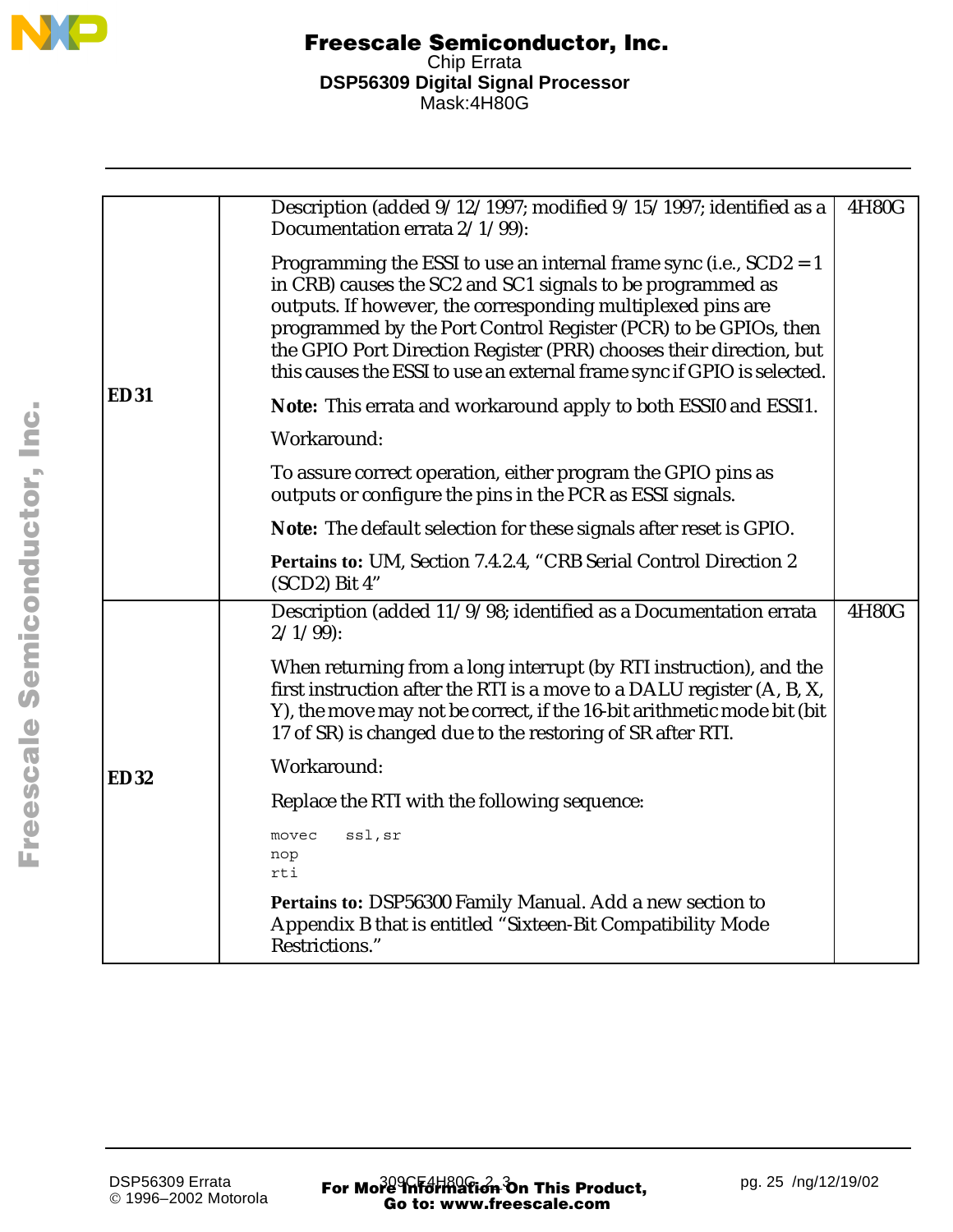

**ED33** Description (added 12/16/98; identified as a Documentation errata  $2/1/99$ : When Stack Extension mode is enabled, a use of the instructions BRKcc or ENDDO inside do loops might cause an improper operation. If the loop is non nested and has no nested loop inside it, the erratais relevant only if LA or LC values are being used outside the loop. Workaround: If Stack Extension is used, emulate the BRKcc or ENDDO as in the following examples. We split between two cases, finite loops and do forever loops. 1) Finite DO loops (i.e. not DO FOREVER loops) ============================================== BRKcc Original code: do #N,label1 ..... ..... do #M,label2 ..... ..... BRKcc ..... ..... label2 ..... ..... label1 Will be replaced by: do #N, label1 ..... ..... do #M, label2 ..... ..... Jcc fix brk routine ..... ..... 4H80G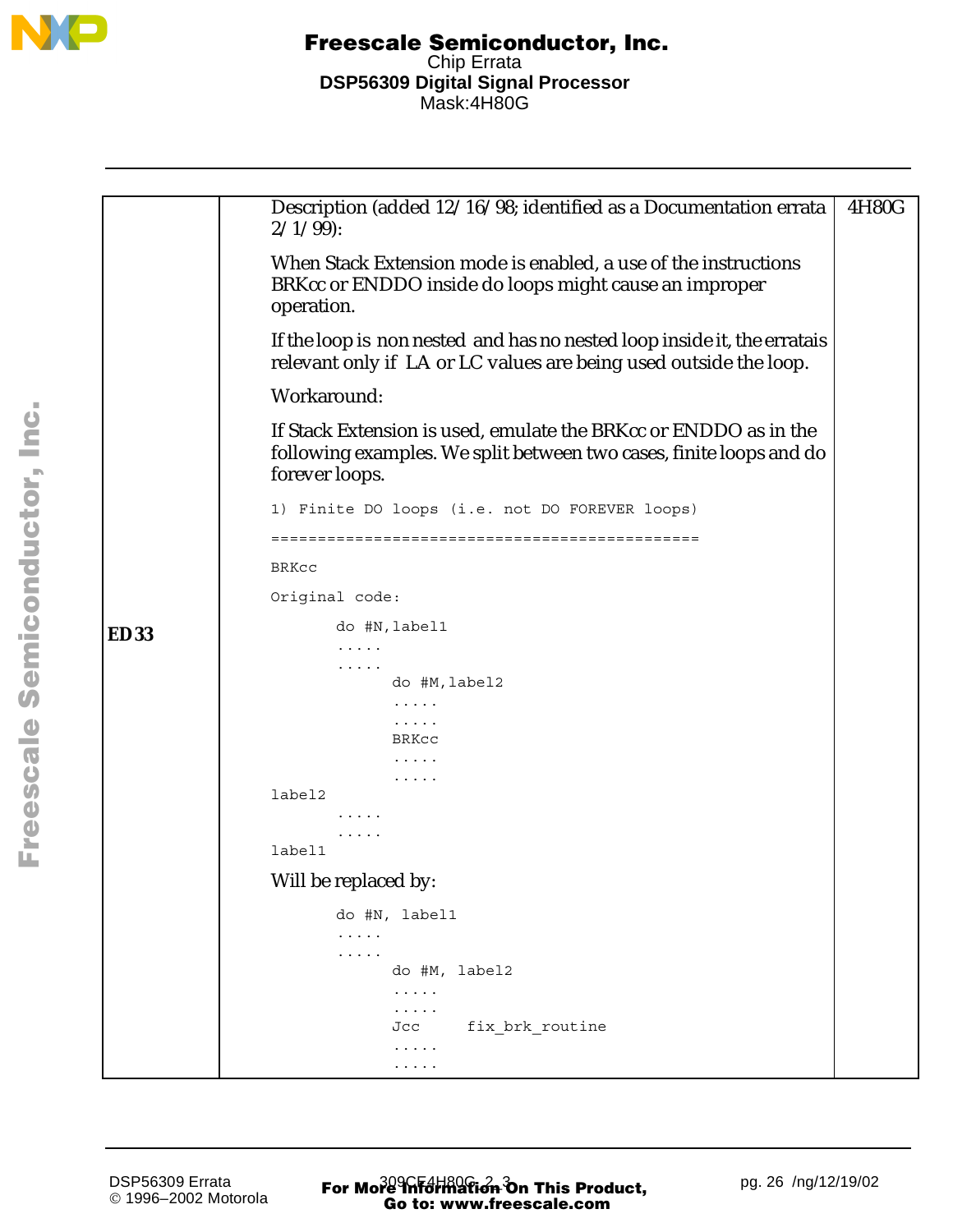

```
ED33 cont.
      nop_before_label2
                   nop ; This instruction must be NOP.
      label2
             .....
             .....
      label1
      ....
      ....
      fix_brk_routine
             move #1,lc
             jmp nop_before_label2
      ENDDO
      ------
      Original code:
             do #M,label1
             .....
             .....
                   do #N,label2
                   .....
                   .....
                   ENDDO
                    .....
                   .....
      label2
             .....
             .....
      label1
      Will be replaced by:
             do #M, label1
             .....
             .....
                   do #N, label2
                    .....
                    .....
                   JMP fix_enddo_routine
                                                                      4H80G
```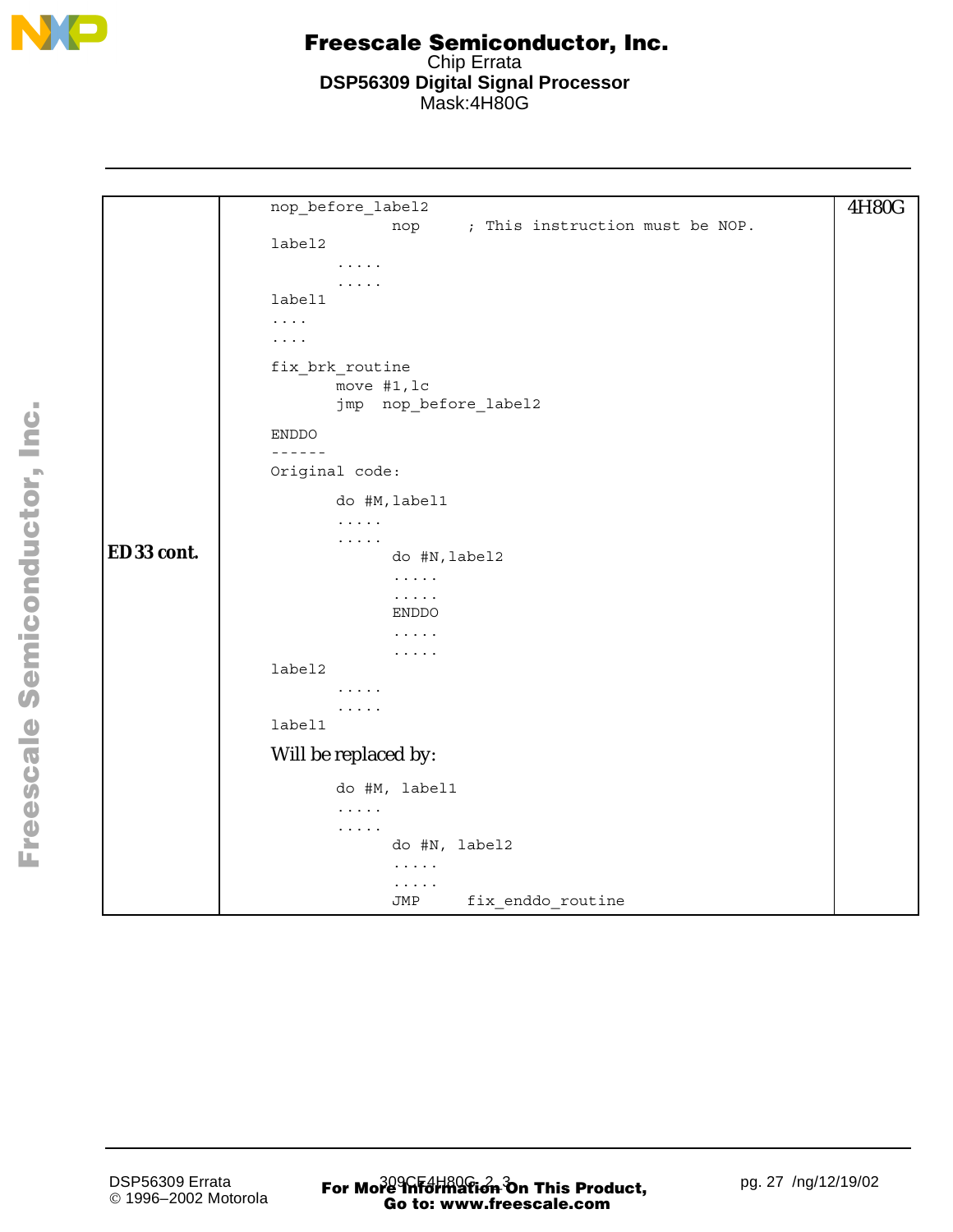

|            | nop_after_jmp                               | 4H80G |
|------------|---------------------------------------------|-------|
|            | ; This instruction must be NOP.<br>NOP      |       |
|            | $\cdots\cdots\cdots$                        |       |
|            | $\cdots\cdots\cdots$                        |       |
|            | label2                                      |       |
|            | $\cdots$                                    |       |
|            | $\cdots$<br>label1                          |       |
|            | $\cdots$                                    |       |
|            | $\cdots$                                    |       |
|            |                                             |       |
|            | fix_enddo_routine                           |       |
|            | move #1, lc                                 |       |
|            | move #nop_after_jmp, la                     |       |
|            | jmp nop_after_jmp                           |       |
|            | 2) DO FOREVER loops                         |       |
| ED33 cont. | ===================                         |       |
|            | BRKcc                                       |       |
|            | $- - - - -$                                 |       |
|            | Original code:                              |       |
|            | do #M, label1                               |       |
|            | $\cdots$                                    |       |
|            | $\cdots$                                    |       |
|            | do forever, label2                          |       |
|            | $\ldots$                                    |       |
|            | $\sim$ $\sim$ $\sim$ $\sim$ $\sim$<br>BRKCC |       |
|            | $\alpha$ , $\alpha$ , $\alpha$ , $\alpha$   |       |
|            | $\cdots$                                    |       |
|            | label2                                      |       |
|            | $\cdots$                                    |       |
|            | .                                           |       |
|            | label1                                      |       |
|            |                                             |       |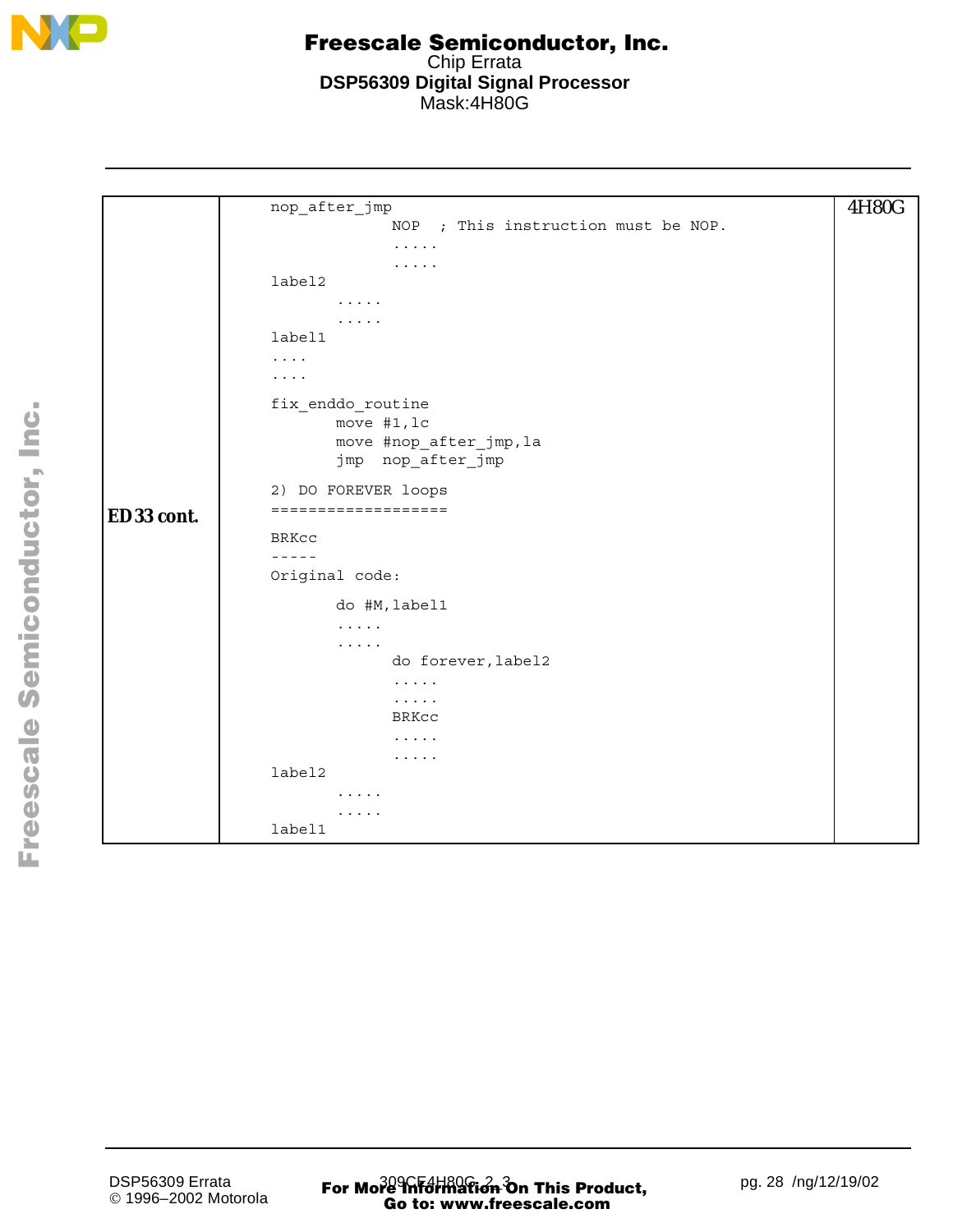

|            | Will be replaced by:                                                           | 4H80G |
|------------|--------------------------------------------------------------------------------|-------|
|            | do #M, label1                                                                  |       |
|            | .                                                                              |       |
|            | .                                                                              |       |
|            | do forever, label2                                                             |       |
|            | $\ldots$                                                                       |       |
|            | .                                                                              |       |
|            | fix_brk_forever_routine ; <---<br>JScc<br>note: JScc and not Jcc               |       |
|            |                                                                                |       |
|            | $\cdots$<br>$\cdots$                                                           |       |
|            |                                                                                |       |
|            | nop before label2                                                              |       |
|            | nop ; This instruction must be NOP.                                            |       |
|            | label2                                                                         |       |
|            | $\cdots$                                                                       |       |
| ED33 cont. | $\cdots$<br>label1                                                             |       |
|            | $\cdots$                                                                       |       |
|            | $\cdots$                                                                       |       |
|            | fix_brk_forever_routine                                                        |       |
|            | move $ssh, x: \langle . \rangle$ ; $\langle \rangle$ is some reserved not used |       |
|            | address (for temporary data)                                                   |       |
|            | move #nop_before_label2, ssh                                                   |       |
|            | $bc1r$ #16, ssl ;                                                              |       |
|            | move #1, lc                                                                    |       |
|            | $;$ <---- note: "rti" and not "rts" !<br>rti                                   |       |
|            | <b>ENDDO</b>                                                                   |       |
|            | $- - - - - -$                                                                  |       |
|            | Original code:                                                                 |       |
|            | do #M, label1                                                                  |       |
|            | .                                                                              |       |
|            | .                                                                              |       |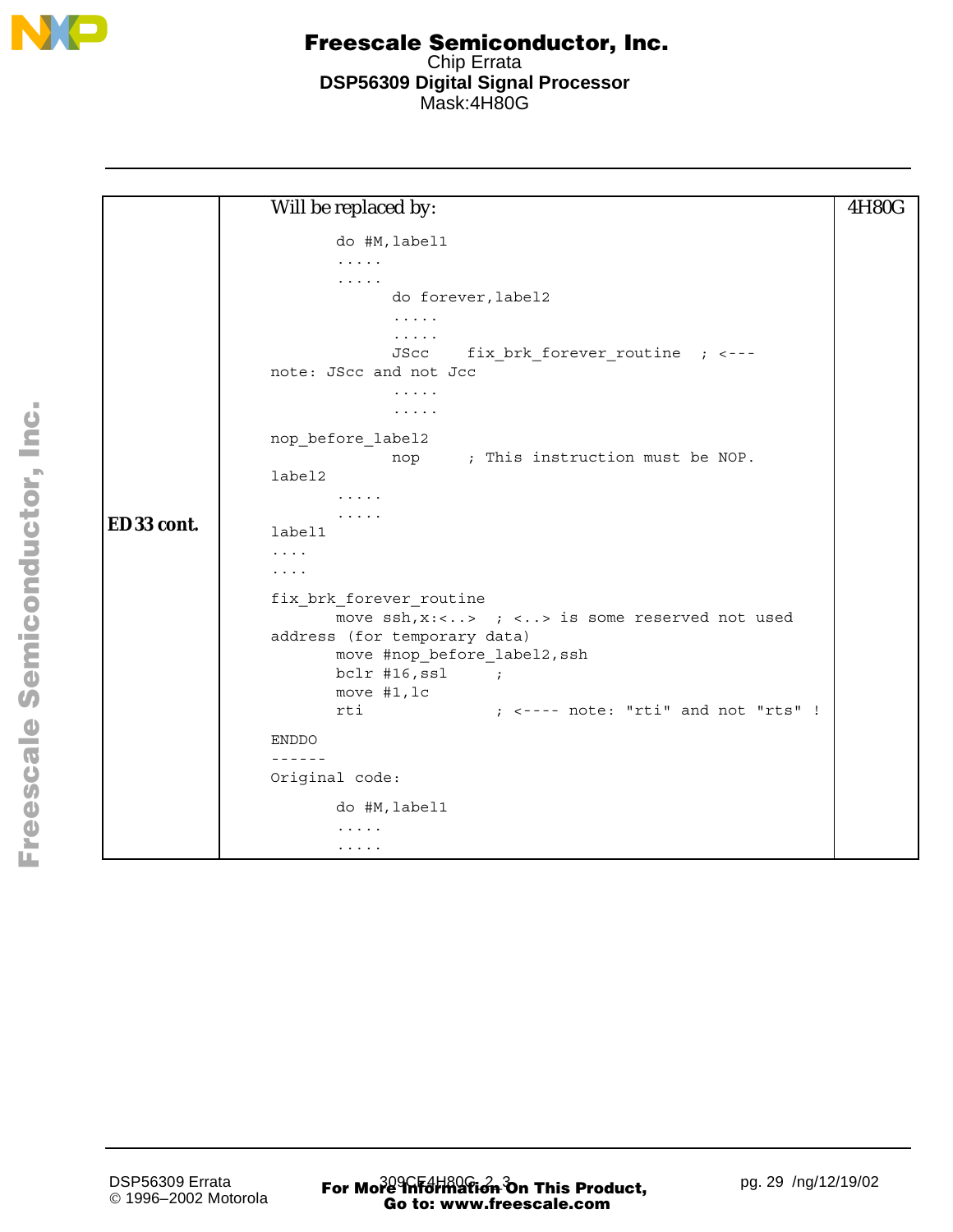

|            | do forever, label2                                                                | 4H80G |
|------------|-----------------------------------------------------------------------------------|-------|
|            | $\cdots\cdots\cdots$                                                              |       |
|            | .<br><b>ENDDO</b>                                                                 |       |
|            | $\cdots$                                                                          |       |
|            | .                                                                                 |       |
|            | label2                                                                            |       |
|            | .                                                                                 |       |
|            |                                                                                   |       |
|            | label1                                                                            |       |
|            | Will be replaced by:                                                              |       |
|            | do #M, label1                                                                     |       |
|            | $\cdots$                                                                          |       |
|            | $\mathbf{1} \cdot \mathbf{1} \cdot \mathbf{1} \cdot \mathbf{1} \cdot \mathbf{1}$  |       |
|            | do forever, label2                                                                |       |
|            | $\cdots$<br>.                                                                     |       |
|            | fix enddo routine $;$ <--- note:<br>JSR                                           |       |
| ED33 cont. | JSR and not JMP                                                                   |       |
|            | nop_after_jmp                                                                     |       |
|            | NOP ; This instruction should be NOP                                              |       |
|            | $\cdots$                                                                          |       |
|            | $\cdots\cdots\cdots$                                                              |       |
|            | label2                                                                            |       |
|            | 1.1.1.1                                                                           |       |
|            | .<br>label1                                                                       |       |
|            |                                                                                   |       |
|            | $\cdots$<br>.                                                                     |       |
|            |                                                                                   |       |
|            | fix_enddo_routine                                                                 |       |
|            | nop                                                                               |       |
|            | move #1, lc                                                                       |       |
|            | bclr #16, ssl<br>move #nop_after_jmp, la                                          |       |
|            | rti<br>; <--- note: "rti" and not "rts"                                           |       |
|            |                                                                                   |       |
|            | Pertains to: DSP56300 Family Manual, Section B-4.2, "General Do<br>Restrictions." |       |
|            |                                                                                   |       |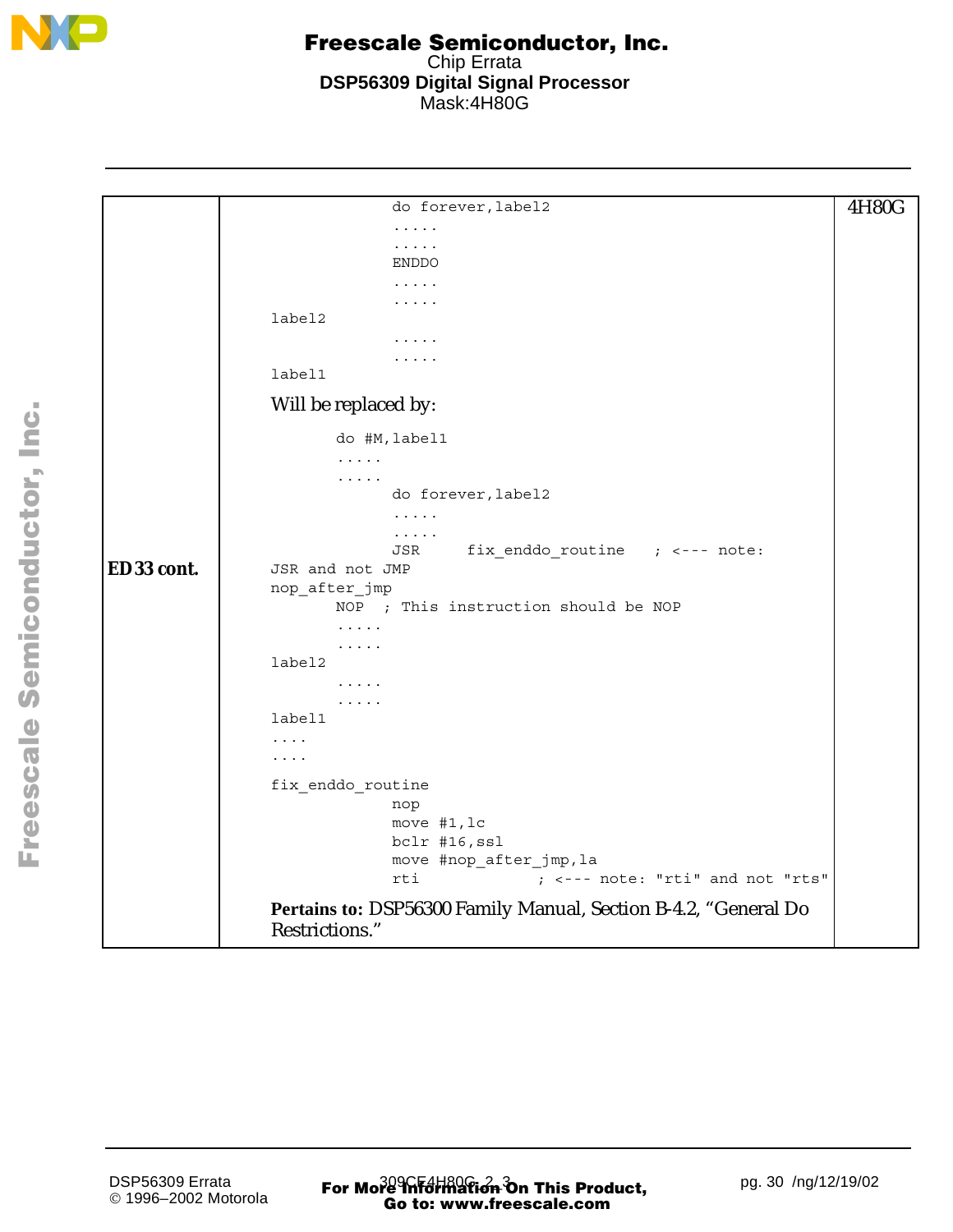

|      | Description (added 1/5/99; identified as a Documentation errata<br>$2/1/99$ :                                                                                                                                                                         | 4H80G |
|------|-------------------------------------------------------------------------------------------------------------------------------------------------------------------------------------------------------------------------------------------------------|-------|
|      | When stack extansion is enabled, the read result from stack may be<br>improper if two previous executed instructions cause sequential<br>read and write operations with SSH. Two cases are possible:                                                  |       |
|      | Case 1:                                                                                                                                                                                                                                               |       |
|      | For the first executed instruction: move from SSH or bit<br>manipulation on SSH (i.e. jclr, brclr, jset, brset, btst, bsset, jsset, bsclr,<br>jsclr).                                                                                                 |       |
|      | For the second executed instruction: move to SSH or bit<br>manipulation on SSH (i.e. jsr, bsr, jscc, bscc).                                                                                                                                           |       |
|      | For the third executed instruction: an SSL or SSH read from the stack<br>result may be improper - move from SSH or SSL or bit manipulation<br>on SSH or SSL (i.e., bset, bclr, bchg, jclr, brclr, jset, brset, btst, bsset,<br>jsset, bsclr, jsclr).  |       |
| ED34 | Workaround:                                                                                                                                                                                                                                           |       |
|      | Add two NOP instructions before the third executed instruction.                                                                                                                                                                                       |       |
|      | Case 2:                                                                                                                                                                                                                                               |       |
|      | For the first executed instruction: bit manipulation on SSH (i.e. bset,<br>bclr, bchg).                                                                                                                                                               |       |
|      | For the second executed instruction: an SSL or SSH read from the<br>stack result may be improper - move from SSH or SSL or bit<br>manipulation on SSH or SSL (i.e., bset, bclr, bchg, jclr, brclr, jset,<br>brset, btst, bsset, jsset, bsclr, jsclr). |       |
|      | Workaround:                                                                                                                                                                                                                                           |       |
|      | Add two NOP instructions before the second executed instruction.                                                                                                                                                                                      |       |
|      | Pertains to: DSP56300 Family Manual, Appendix B, add a new<br>section called "Stack Extension Enable Restrictions." Cover all cases.<br>Also, in Section 6.3.11.15, add a cross reference to this new section.                                        |       |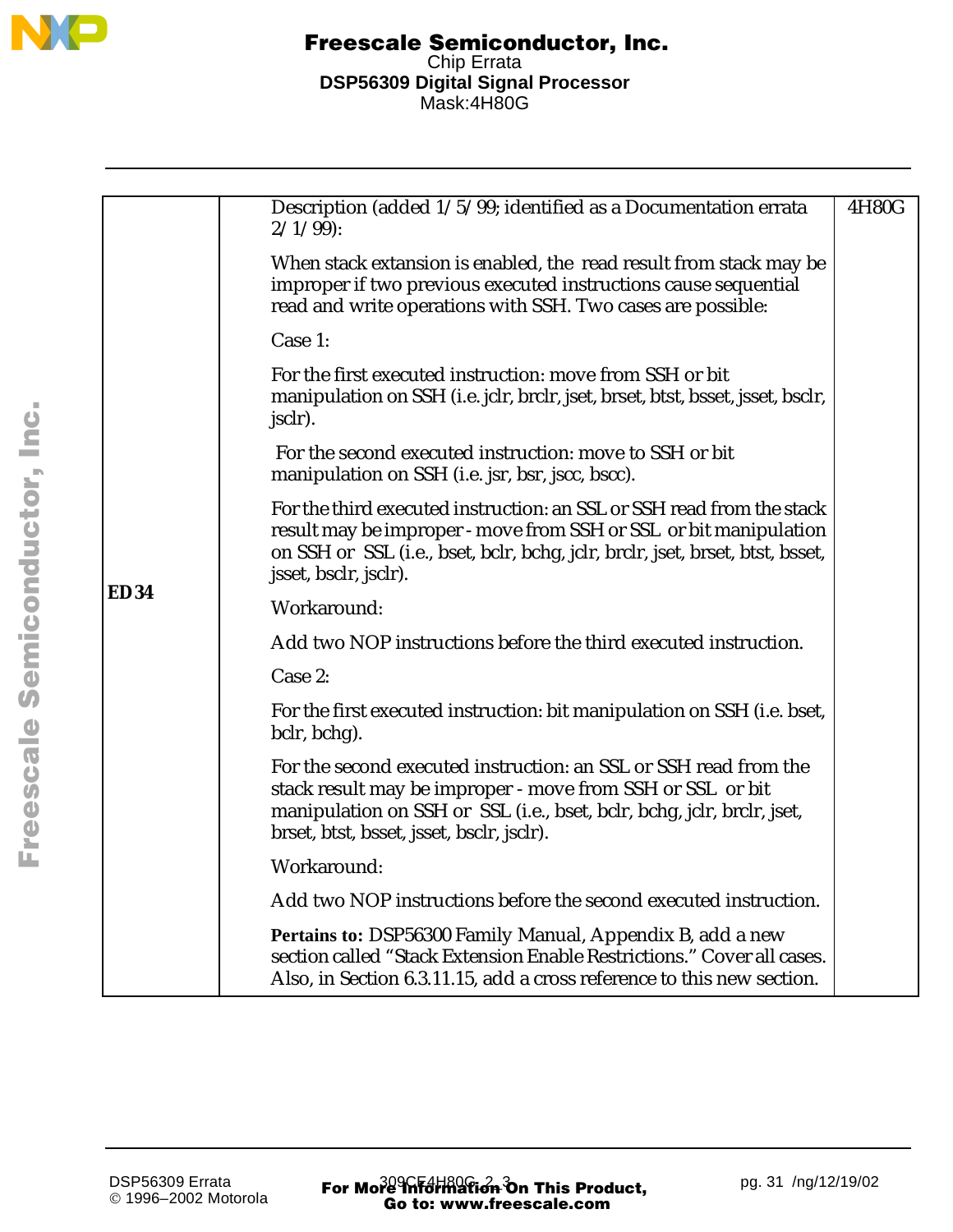

|             | Description (added 2/23/99):                                                                                                                                                                                                                                                                                                                                                                                | 4H80G |
|-------------|-------------------------------------------------------------------------------------------------------------------------------------------------------------------------------------------------------------------------------------------------------------------------------------------------------------------------------------------------------------------------------------------------------------|-------|
| <b>ED35</b> | There is an error in the 56309 user's manual on page 4-17, Section 4.6,<br>OMR description. Bit 13 of the OMR is described as ABE -<br>Asynchronous Bus arbitration Enable. This is not true in revision 0<br>of the DSP56309 (this bit will be added in the next revision). This bit<br>was still reserved when revision 0 of the DSP56309 was designed.                                                   |       |
|             | Description (added $7/14/99$ ):                                                                                                                                                                                                                                                                                                                                                                             | 4H80G |
| <b>ED38</b> | If Port A is used for external accesses, the BAT bits in the AAR3-0<br>registers must be initialized to the SRAM access type (i.e. $BAT = 01$ )<br>or to the DRAM access type (i.e. $BAT = 10$ ). To ensure proper<br>operation of Port A, this initialization must occur even for an AAR<br>register that is not used during any Port A access. Note that at reset,<br>the BAT bits are initialized to 00. |       |
|             | Pertains to: DSP56300 Family Manual, Port A Chapter (Chapter 9<br>in Revision 2), description of the BAT[1-0] bits in the AAR3 - AAR0<br>registers. Also pertains to the core chapter in device-specific user's<br>manuals that include a description of the AAR3 - AAR0 registers<br>with bit definitions (usually Chapter 4).                                                                             |       |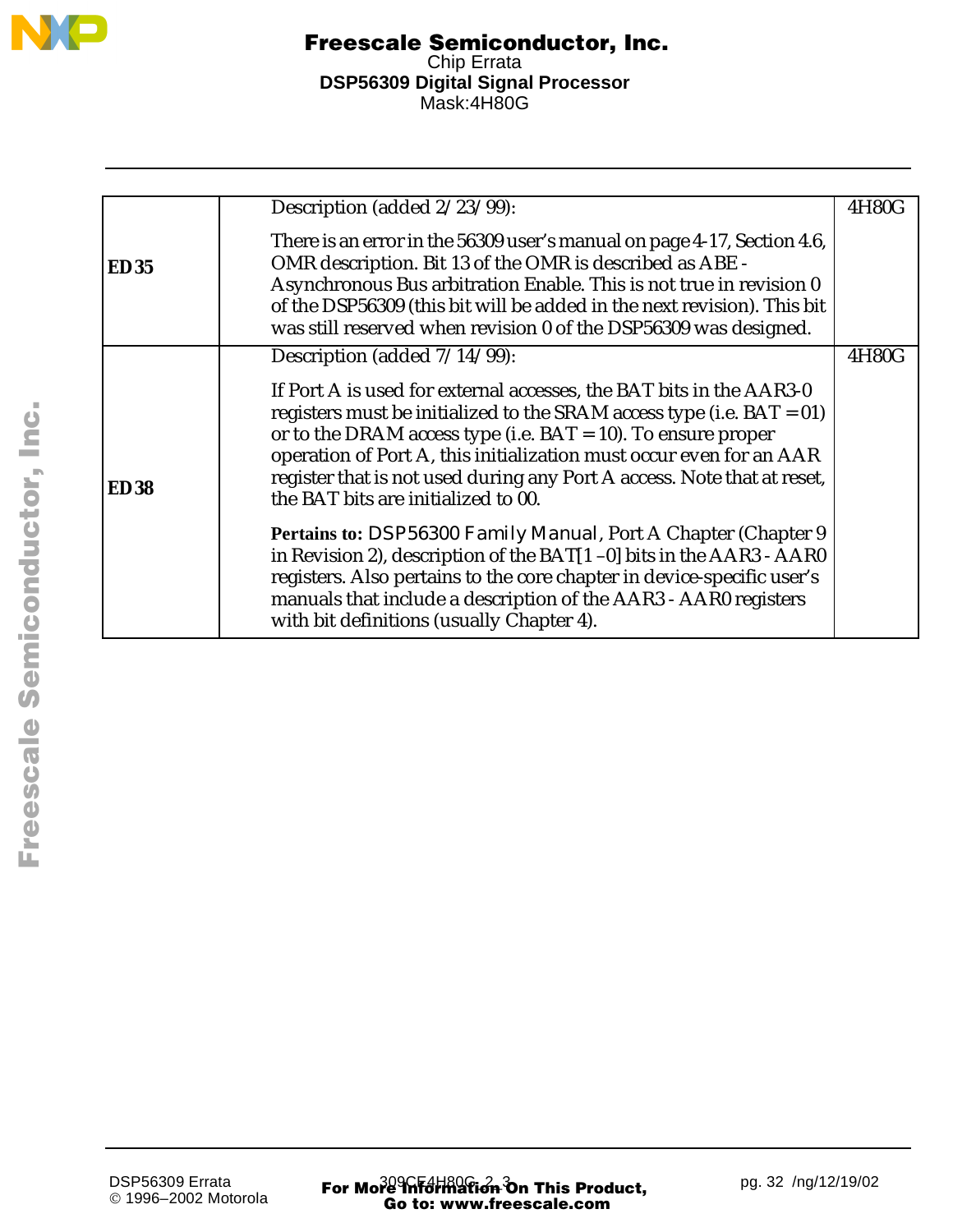

|             | Description (added 11/11/99):                                                                                                                                                                                                                                                                                                                                                                                                                     | 4H80G |
|-------------|---------------------------------------------------------------------------------------------------------------------------------------------------------------------------------------------------------------------------------------------------------------------------------------------------------------------------------------------------------------------------------------------------------------------------------------------------|-------|
|             | When an instruction with all the following conditions follows a<br>repeat instruction, then the last move will be corrupted.:                                                                                                                                                                                                                                                                                                                     |       |
|             | 1. The repeated instruction is from external memory.                                                                                                                                                                                                                                                                                                                                                                                              |       |
|             | 2. The repeated instruction is a DALU instruction that includes 2<br>DAL registers, one as a source, and one as destination (e.g. tfr, add).                                                                                                                                                                                                                                                                                                      |       |
|             | 3. The repeated instruction has a double move in parallel to the<br>DALU instruction: one move's source is the destination of the DALU<br>instruction (causing a DALU interlock); the other move's destination                                                                                                                                                                                                                                    |       |
|             | is the source of the DALU instruction.                                                                                                                                                                                                                                                                                                                                                                                                            |       |
|             | Example:                                                                                                                                                                                                                                                                                                                                                                                                                                          |       |
|             | rep #number<br>tfr x0,a $x(r0)$ +,x0 a,y0 ; This instruction is from external memory<br>$\vert$ _ $\vert$ ________   ------   ----------> This is condition 3 second part.<br> ________________ ----------> This is condition 3, first part - DALU interlock                                                                                                                                                                                      |       |
| <b>ED40</b> | In this example, the second iteration before the last, the " $x(r0) + x0$ "<br>doesn't happen. On the first iteration before the last, the X0 register<br>is fixed with the " $x(r0) + x0$ ", but the "tfr $x0$ ,a" gets the wrong value<br>from the previous iteration's X0. Thus, at the last iteration the A<br>register is fixed with "tfr x0,a", but the "a,y0" transfers the wrong<br>value from the previous iteration's A register to Y0. |       |
|             | Workaround:<br>1. Use the DO instruction instead; mask any necessary interrupts<br>before the DO.                                                                                                                                                                                                                                                                                                                                                 |       |
|             | 2. Run the REP instructions from internal memory.                                                                                                                                                                                                                                                                                                                                                                                                 |       |
|             | 3. Don't make DALU interlocks in the repeated instruction. After the<br>repeat make the move. In the example above, all the "move a, y0" are<br>redundant so it can be done in the next instruction:                                                                                                                                                                                                                                              |       |
|             | rep #number<br>tfr x0,a<br>$x(r0) + x0$<br>move a, y0                                                                                                                                                                                                                                                                                                                                                                                             |       |
|             | If no interrupts before the move is a must, mask the interrupts before<br>the REP. Pertains to: DSP56300 Family Manual, Rev. 2, Section<br>A.3, "Instruction Sequence Restrictions."                                                                                                                                                                                                                                                              |       |